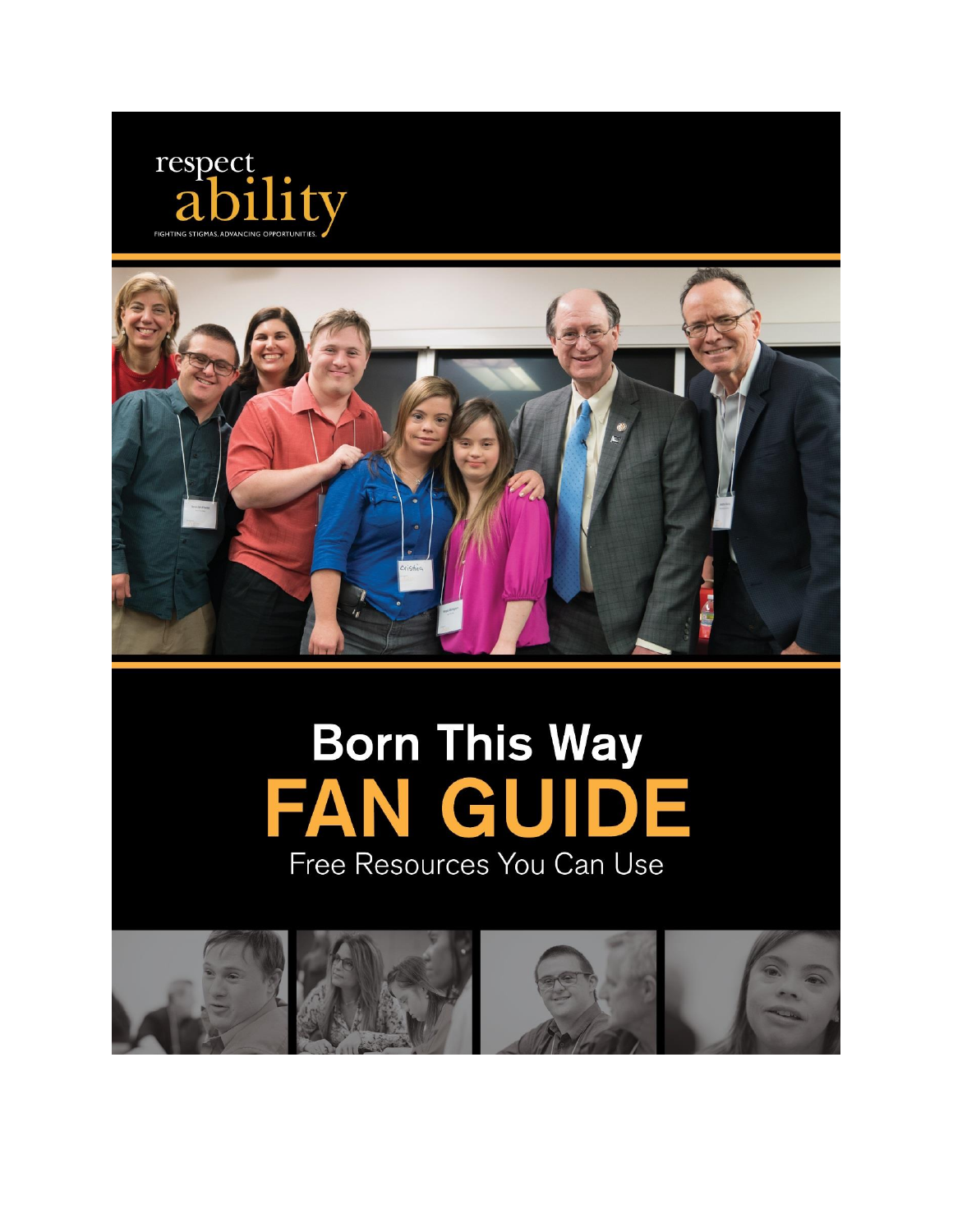# **Table of Contents**

**Do you know other people or organizations that should be included as a resource for any of these categories?**

Contact Lauren Appelbaum at **laurena@respectability.org**.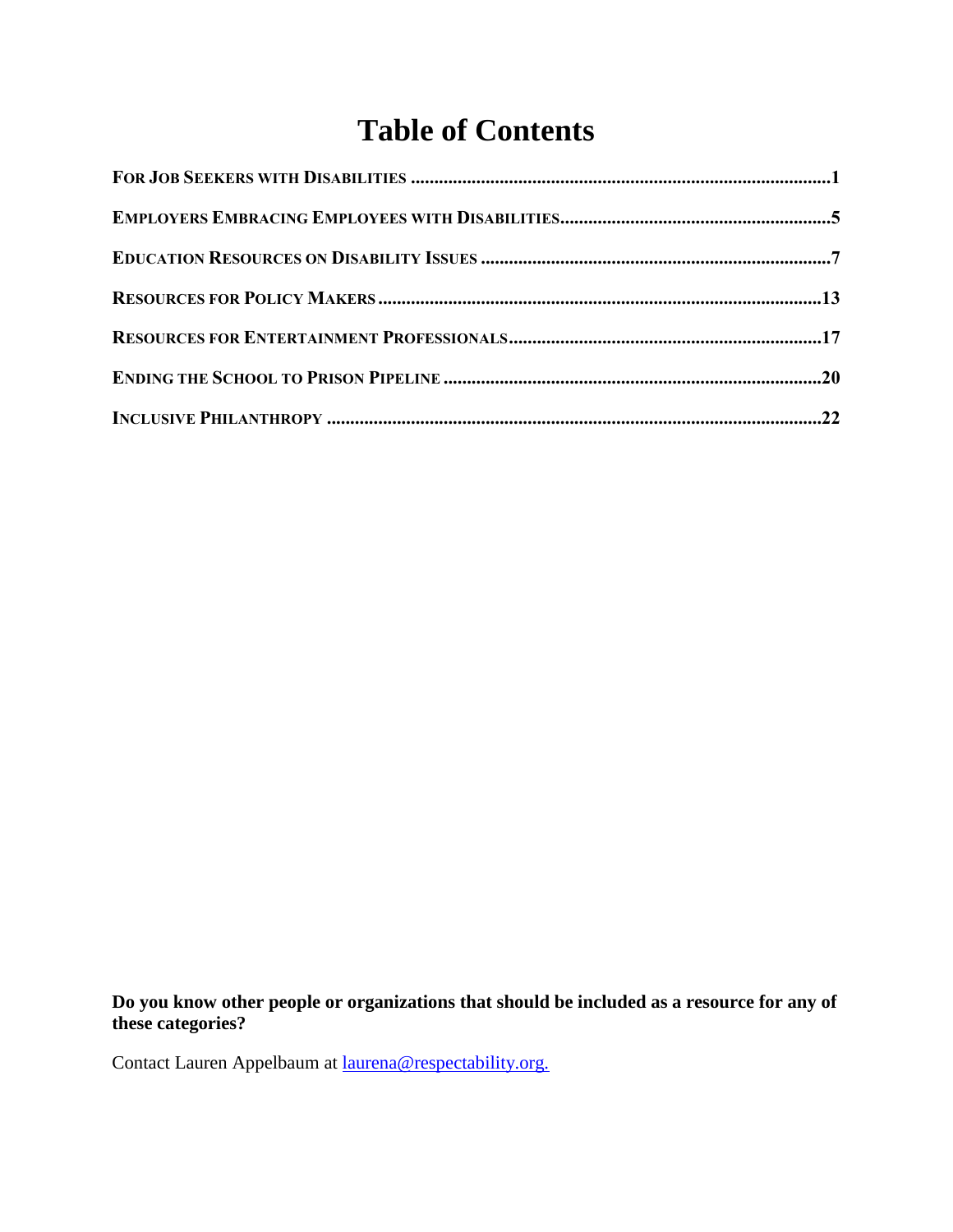### <span id="page-2-0"></span>**For Job Seekers with Disabilities**

People with disabilities can be excellent employees, but the job search can be a challenge. Thus, below is a selection of information, resources and websites that can help you and your loved ones with a disability search for a job.

#### **Job Search Websites & Job Training Resources:**

- [abilityJOBS](http://abilityjobs.com/) Affirmative Disability Action abilityJOBS provides a system for people with disabilities to search for jobs. The site allows employers to post job opportunities and search through resumes to find dedicated and qualified people.
- [AbilityLinks](https://www.abilitylinks.org/home.aspx?pageid=1024) *–* AbilityLinks is a nationwide, web-based community where qualified job seekers with disabilities and inclusive employers meet and gain access to valuable networking opportunities. They offer online virtual job fairs for individuals searching for work to connect with employers.
- [America's](https://www.careeronestop.org/) Service Locator American's Service Locator connects individuals with employment opportunities, along with training services in their local areas through the American Job Center Network. These programs are sponsored through the U.S. Department of Labor.
- Bender [Consulting](http://www.benderconsult.com/about-us) Services Bender Consulting Services, Inc.'s mission is to recruit and hire people with disabilities for competitive career opportunities in the public and private sectors. Headquartered in Pittsburgh, Pennsylvania, Bender Consulting Services also has a strong presence across the United States and in Canada through its sister company, Bender Consulting Services of Canada.
- Career [Opportunities](http://www.cosdonline.org/home) to Students with Disabilities (COSD) This organization uniquely serves college students with disabilities. They provide a Career Gateway system for students to search for job postings and for employers to post jobs.
- Enable [America](http://www.enableamerica.org/) *–* Enable America works to help people with disabilities find jobs. The site also has a jobs board of various openings, from all over the country, which companies are able to post and job seekers can apply for.
- [Getting](http://www.gettinghired.com/) Hired An Allegis Group Company, Getting Hired is a recruitment solution dedicated to helping inclusive employers hire professional individuals and veterans with disabilities.
- Hire [Disability](http://www.hireds.com/Career-Center/Job-Seekers/) Solutions LLC *–* Hire Disability Solutions, LLC is committed to work for people with disabilities. They provide career services as part of that commitment and allow job seekers to post their resume, search for jobs or have access to resources regarding starting their own business.
- [HirePotential](http://hirepotential.com/) HirePotential focuses solely on the employment of people with disabilities, mature workers and veterans while working with companies and employers to provide services, education and resources on accommodations and accessibility.
- [Manpower](https://www.manpower.com/wps/portal/ManpowerUSA/home/!ut/p/a1/04_Sj9CPykssy0xPLMnMz0vMAfGjzOJN_D3MPD2cDXwsXIOMDBzNPAONjD2MjJ09jfW9wAoMcABHA6AJkUZFvs6-6fpRBYklGbqZeWn5-hFB-fkl-hHOrh75uan64fpRhEwpyI6K1M12VAQAk1D7Sg!!/dl5/d5/L0lDUmlTUSEhL3dHa0FKRnNBLzRKVXBDQSEhL2Vu/) Manpower is a job site that offers temporary and full time job search opportunities by locality. Manpower also offers employment resources.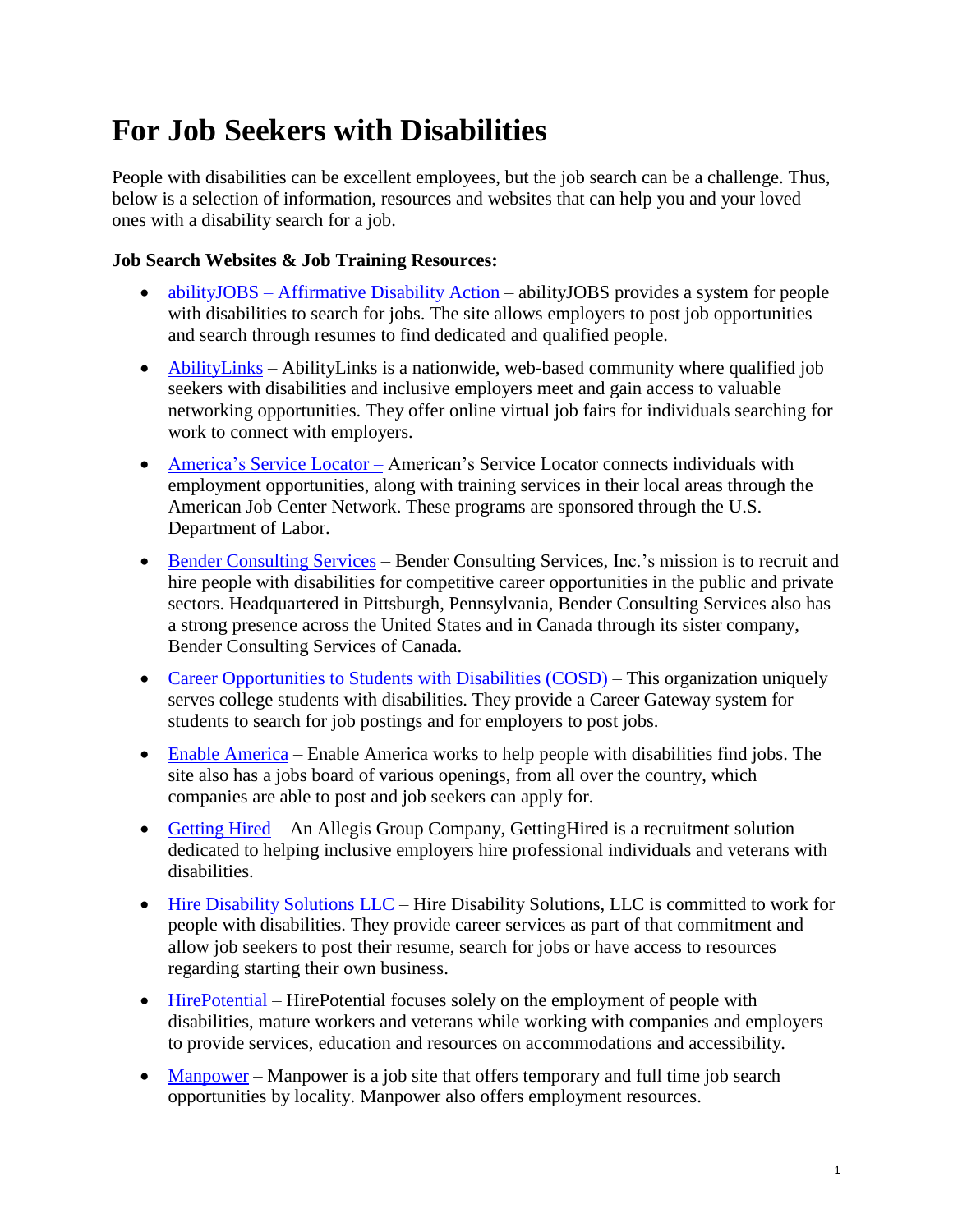[Work](https://www.workforgood.org/) For Good – Founded in 1999 as Opportunity Knocks, Work for Good is one of the first job boards focused exclusively on the nonprofit sector.

#### **Internships / Fellowships for College Students / Graduates with Disabilities:**

- [RespectAbility](https://www.respectability.org/about-us/fellowship/) The National Leadership Program
- AAPD Summer [Internship](http://www.aapd.com/summer-internship-program/) Program
- Open Society [Foundations](https://www.opensocietyfoundations.org/grants/disability-rights-scholarship-program-20150820) Disability Rights Scholarship Program
- [Association](https://www.aucd.org/index.cfm/employment#aucdoffice) of University Centers on Disabilities
- American Association for the [Advancement](https://www.aaas.org/program/entrypoint) of Science (AAAS) Entry Point! STEM Internships for Students with [Disabilities](https://www.aaas.org/program/entrypoint)
- Smithsonian Museums Access to [Opportunities](https://www.smithsonianofi.com/internship-opportunities/access-to-opportunities-smithsonian-internship-program-for-people-with-disabilities/) Program for People with Disabilities
- The [Washington](http://www.twc.edu/internships/washington-dc-programs/program-costs-scholarships/us-students/disabilities) Center The Leadership Initiative for Students with Disabilities

#### **Programs for Students and Youth with Disabilities:**

- [Bridges](http://www.bridgestowork.org/) to Work *–* Bridges to Work helps more than a thousand young people, each year, most of whom are transitioning out of high school special education into the workplace. This program helps them find jobs with an employer in need of qualified, entry-level applicants.
- Project [SEARCH](http://www.projectsearch.us/) Project SEARCH is a one-year, school-to-work program that takes place entirely at the workplace. This innovative, business-led model features total workplace immersion, which facilitates a seamless combination of classroom instruction, career exploration and work site-based training and support.
- Jewish [Foundation](http://www.jfgh.org/services/services/) for Group Homes *–* Meaningful Opportunities for Successful Transitions ( $MOST^{TM}$ ) is a one-year individualized program of activities and training designed to facilitate successful transition into the adult community. The  $MOST^{TM}$ program serves as a portal for individuals and their families, through which they are introduced and integrated into a broad range of community resources.

#### **Federal Disability Employment Resources:**

- [USAJobs](https://www.usajobs.gov/) *–* This website is the application portal for the wide range of career opportunities available within the federal government. Of special interest to job seekers with disabilities, you can use this site in conjunction with the Selective [Placement](http://apps.opm.gov/sppc_directory/) Program [Coordinator](http://apps.opm.gov/sppc_directory/) (SPPC) directory. The directory lists the SPPC contact, which helps to recruit, hire and accommodate people with disabilities within each government agency. The Selective Placement Program Coordinator will be able to connect people with disabilities to jobs posted in the USA Jobs website.
- The Workforce [Recruitment](https://wrp.gov/AboutPre.do;jsessionid=17AF8896EAB7D78BB9A86EC63DA6AF91) Program (WRP) WRP is a recruitment and referral program that connects federal sector employers nationwide with highly motivated college students and recent graduates with disabilities who are eager to prove their abilities in the workplace through summer or permanent jobs.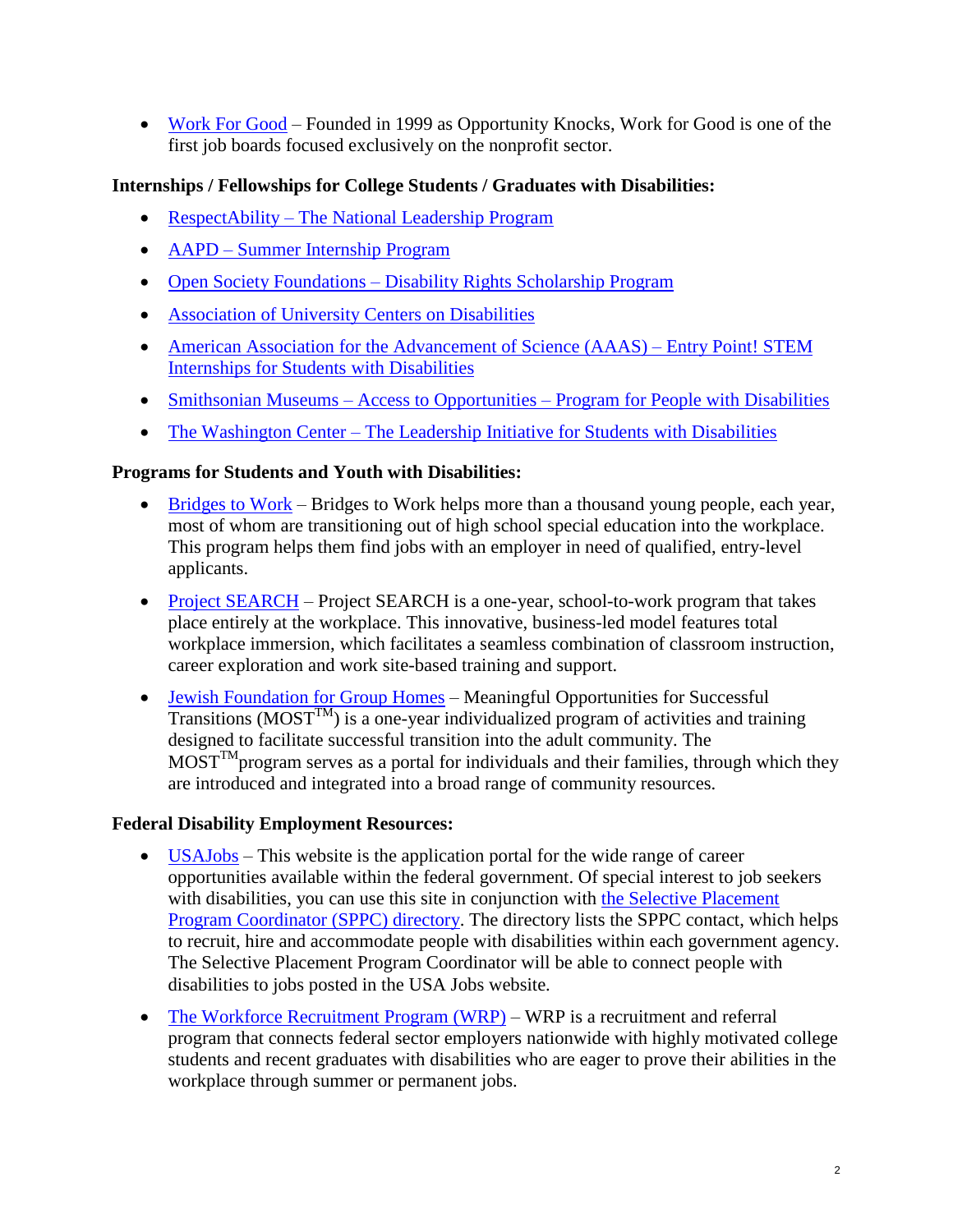- U.S. [Department](https://www.dol.gov/odep/topics/disability.htm) of Labor (DOL) DOL provides a comprehensive website with not only an extensive list of employment resources, but also information regarding benefits, civil rights, community life, education, emergency preparedness, health, housing, technology and transportation for people with disabilities.
- U.S. [Department](http://atconnects.com/docs/employer-publications-documents/faast-employment-resources-and-self-help-guide.pdf?sfvrsn=2%20) of Education (DOED) DOED has published a variety of guidebooks that provide a range of explanations, further information and resources on a variety of disability services, including legal and policy definitions about eligibility.
- U.S. Small Business [Administration](https://www.sba.gov/starting-business/how-start-business/business-types/people-disabilities) (SBA) The SBA offers a range of toolkits and resources for people with disabilities looking to start their own business and connects individuals to financial information regarding starting a business.

#### **State-Level Employment Resources:**

- State [Apprenticeship](http://www.doleta.gov/OA/sainformation.cfm) Information All 50 states offer a wide range of apprenticeship programs leading to meaningful careers and credentials. Because of the new workforce law, all of these programs now are legally open and accessible for job seekers with disabilities.
- State Vocational [Rehabilitation](https://askjan.org/cgi-win/TypeQuery.exe?902) Agency Offices Find a list of each state's Vocational Rehabilitation Agency Office, the contact information of the point person and links to website with further information and resources specific to each state and their unique employment services for people with disabilities.
- Ticket to Work [Program](https://www.ssa.gov/work/) Ticket to Work is a free and voluntary program that can help Social Security beneficiaries go to work, get a good job that may lead to a career and become financially independent, all while keeping their Medicare or Medicaid. Individuals who receive Social Security benefits because of a disability and are age 18 through 64 probably already qualify for the program.
- Working While [Disabled:](http://www.socialsecurity.gov/pubs/EN-05-10095.pdf) How We Can Help *–* The Social Security Administration offers this pamphlet to guide people who receive disability benefits on employment and employment issues. There are discussions about how to keep benefits and have a job.

#### **Employment Resources for Veterans with Disabilities:**

- [Entrepreneurship](http://whitman.syr.edu/ebv/) Bootcamp for Veterans with Disabilities (EBV) This program is designed as an intensive training program to offer experiential training in entrepreneurship and small business management for veterans with disabilities resulting from their service to our country post 9/11.
- Hire Heroes USA [Employment](https://www.hireheroesusa.org/) resources for Veterans with Disabilities This nonprofit organization creates job opportunities for U.S. Military Veterans and their spouses through employment training and engagement in the workforce at no cost.
- [JOBHERO](http://www.jobhero.com/veteran-career-guide/) *–* JOBHERO's veteran career guide connects you to all kinds of information, advice, tools and programs that offer real-world help including transition and training resources as well as career resources for injured veterans.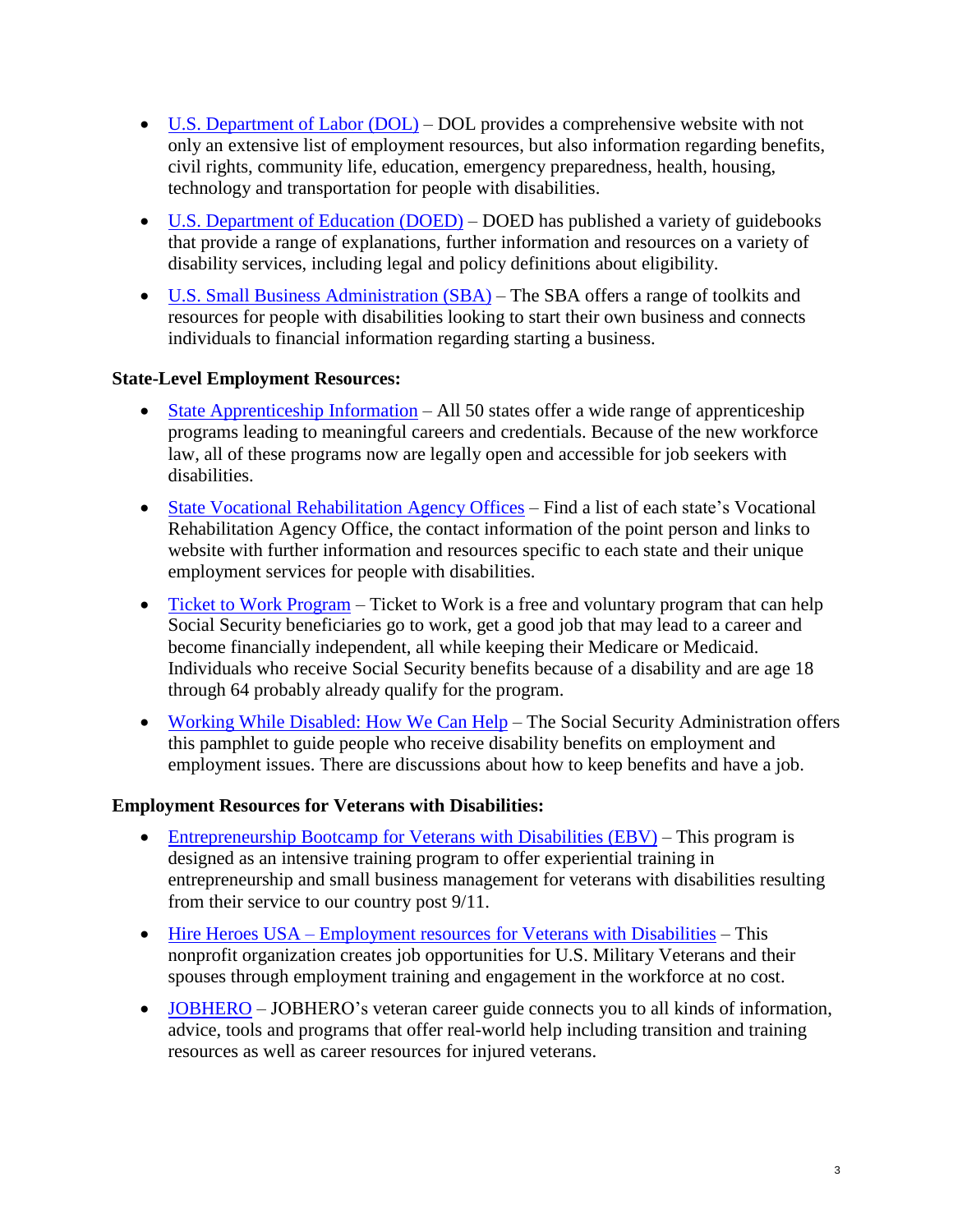- <u>Vet [Jobs](http://vetjobs.com/)</u> Vet Jobs allows military veterans to search for jobs, post resumes and find employment assistance. It is available to assist all members of the military, from all branches both enlisted or veteran status, and their families.
- [Walmart](http://walmartcareerswithamission.com/default.aspx) Walmart and Sam's Club have committed to hiring 100,000 veterans by 2018 and this link connects veterans with the application process. This site provides job searches and applications for open positions, along with career counseling.

#### **Public Service/Government Jobs:**

Of special interest to those people with disabilities who are pursuing a career in public service, the federal government is a leading employer of qualified individuals with disabilities. Job seekers with disabilities should pay special attention to [Sections](https://www.eeoc.gov/laws/regulations/qanda-ada-disabilities-final-rule.cfm) 501 and 503 of the Rehabilitation Act. A new rule from the Equal Employment Opportunity Commission (EEOC) has set a clear goal for more federal agencies to hire talented people with disabilities. Likewise, [Section](https://www.dol.gov/ofccp/regs/compliance/section503.htm) 503 requires federal contractors to take active steps to recruit, hire, promote, and retain employees with disabilities.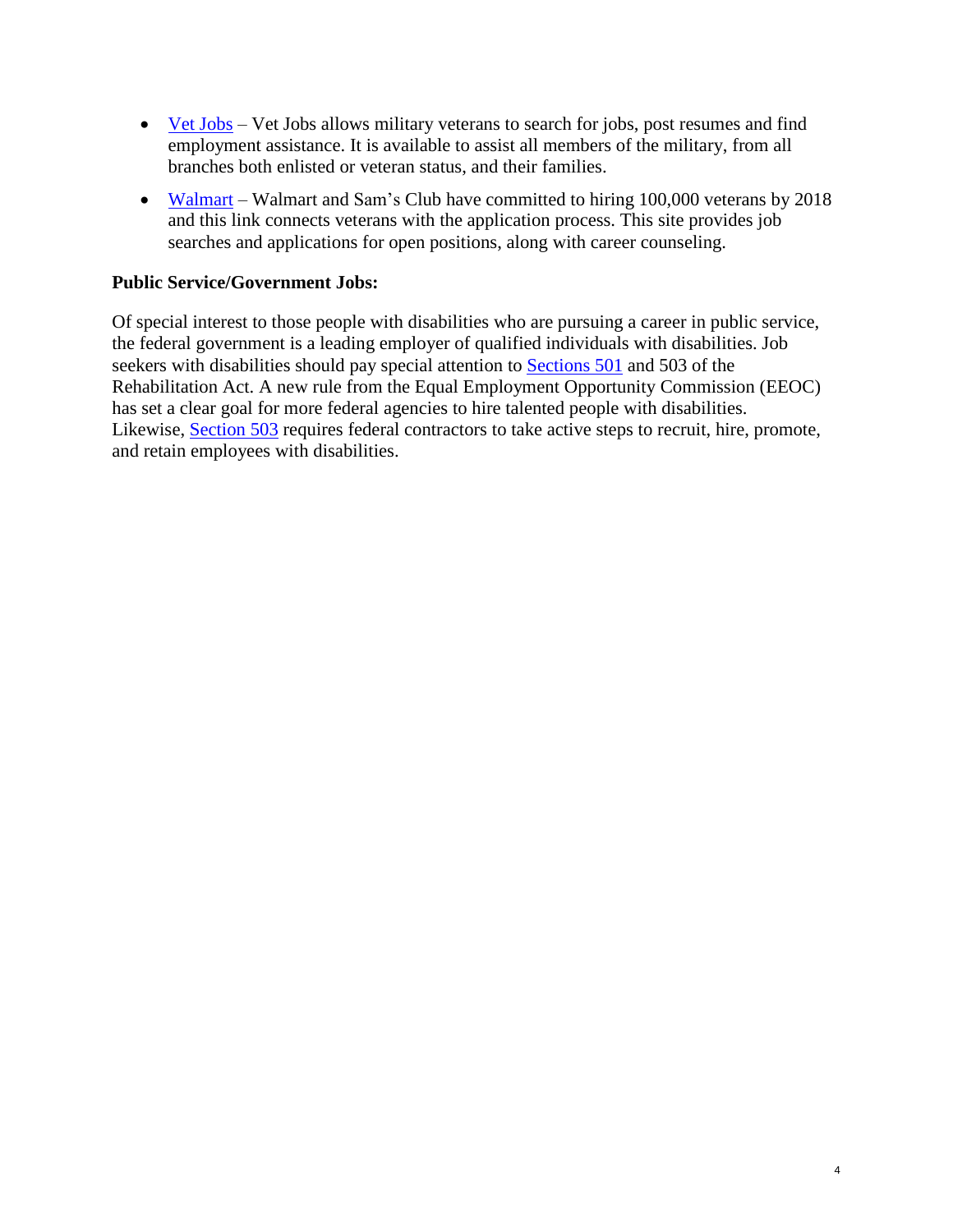### <span id="page-6-0"></span>**Employers Embracing Employees with Disabilities**

Companies including Amazon, Starbucks, Pepsi and others have shown that employees with disabilities are loyal, successful and help them make more money. That's because people with disabilities bring unique characteristics and talents to the workplace that benefit employers and organizations. If we find the right jobs for the right people, it can and does increase the bottom line of companies. People with disabilities can work in hospitals, hotels, computer programming and other fields.

Many disability organizations are leading the way for more businesses to add disability to the diversity and talent pipelines. Learn more about how by hiring workers with disabilities you could achieve more success by reviewing the resources below.

#### **Business Focused Disability Organizations:**

- [US Business Leadership Network \(USBLN\)](http://www.usbln.org/)
- [National Organization on Disability \(NOD\)](http://www.nod.org/)
- [Disability Solutions @ Ability Beyond](http://disabilitysolutionsatwork.org/)
- [Return on Disability](http://www.rod-group.com/)
- [National Business & Disability Council \(NBDC\) at The Viscardi Center](https://www.viscardicenter.org/services/nalt-business-disability-council/)
- [Bender Consulting Services](http://www.benderconsult.com/)
- [Talent Acquisition Portal® \(TAP\)](https://tapability.org/welcome)
- [Career Opportunities for Students with Disabilities \(COSD\)](http://www.cosdonline.org/about)

#### **Resources for Employers:**

- [Disability Equality Index \(DEI\)](https://www.disabilityequalityindex.org/) The DEI is a national, transparent, annual benchmarking tool that offers businesses an opportunity to receive an objective score, on a scale of zero (0) to 100, on their disability inclusion policies and practices.
- [Disability Employment Tracker](http://www.nod.org/services/tracker.html) The Disability Employment Tracker<sup>™</sup> is a free, confidential company assessment that measures disability and employment policies and practices and includes a confidential section on veteran employment practice.
- [The Job Accommodation Network \(AskJAN.org\)](https://askjan.org/index.html) Working toward practical solutions that benefit both employer and employee, JAN helps people with disabilities enhance their employability, and shows employers how to capitalize on the value and talent that people with disabilities add to the workplace.
- [Employer Assistance and Resource Network on Disability Inclusion \(AskEARN.org\)](http://www.askearn.org/about/) EARN is a free resource that helps employers tap the benefits of disability diversity. They educate public- and private-sector organizations on ways to build inclusive workplace cultures and empower them to become leaders in the employment and advancement of people with disabilities.
- [Getting Hired](http://www.gettinghired.com/) An Allegis Group Company, GettingHired is a recruitment solution dedicated to helping inclusive employers hire professional individuals and veterans with disabilities.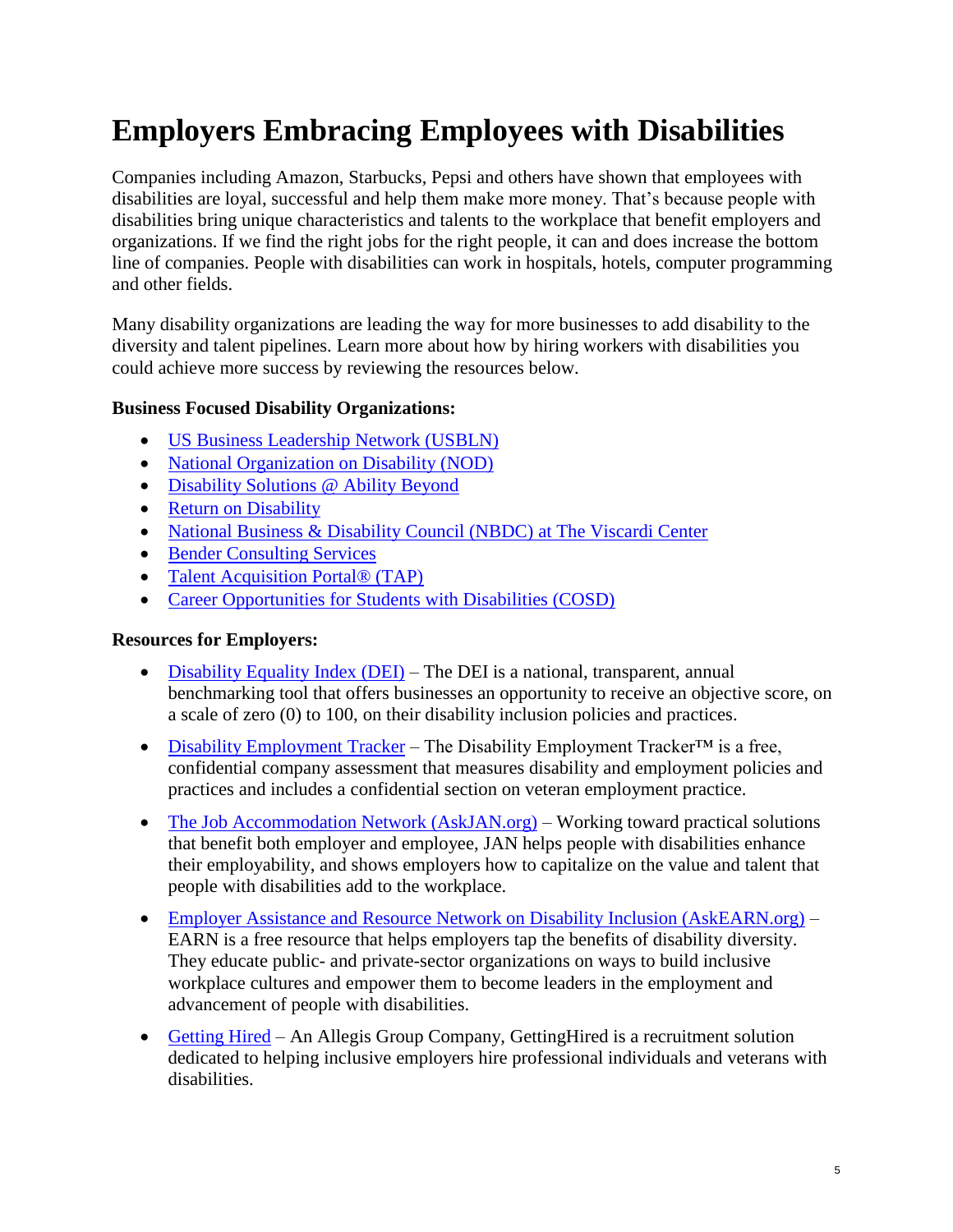#### [#RespectTheAbility Campaign](https://www.respectability.org/2016/06/29/respecttheability-campaign-celebrates-model-employers-that-demonstrate-inclusive-hiring-on-all-levels/) **Celebrates Model Employers that Demonstrate Inclusive Hiring on all Levels:**

- [Em's Coffee Company: Bringing Independence To Independence, Iowa](https://www.respectability.org/2016/01/22/ems-coffee-company-bringing-independence-to-independence-iowa/)
- [Physical Limitations Don't Stop the Spece Brothers From Making Their Dreams Come](https://www.respectability.org/2016/01/21/physical-limitations-dont-stop-the-spece-brothers-from-making-their-dreams-come-true/)  [True](https://www.respectability.org/2016/01/21/physical-limitations-dont-stop-the-spece-brothers-from-making-their-dreams-come-true/)
- [Kwik Trip's Retail Helper Program a "Blueprint" for Other Companies](https://www.respectability.org/2016/01/04/respecttheability-campaign-spotlight-on-kwik-trip/)
- AT&T: Every Voice Matters Fortune 50 Global Company is Top Employer of People [with Disabilities](https://www.respectability.org/2015/10/22/respecttheability-campaign-spotlight-on-att/)
- [If you can make it there, you can make it anywhere: Inclusion at](https://www.respectability.org/2014/07/28/ey-photo-gallery/) EY
- [Youth with disabilities help make government work better](https://www.respectability.org/2014/08/12/youth-with-disabilities-help-make-government-work-better/)
- [Young people with disabilities help senior citizens: Provide excellent workforce](https://www.respectability.org/2014/08/12/young-people-with-disabilities-help-senior-citizens-provide-excellent-workforce-for-the-future/)  for the [future](https://www.respectability.org/2014/08/12/young-people-with-disabilities-help-senior-citizens-provide-excellent-workforce-for-the-future/)
- [Workers with disabilities help hospitals help patients](https://www.respectability.org/2014/08/12/workers-with-disabilities-help-hospitals-help-patients/)
- [Autistic man on path to become an organic farmer](https://www.respectability.org/2014/08/12/autistic-man-on-path-to-become-an-organic-farmer/)

#### **Press Clips on the Benefits of Hiring People with Disabilities:**

- [Hiring Americans with Disabilities,](http://video.cnbc.com/gallery/?video=3000193204) CNBC Discussing what hiring people with disabilities means for an organization, with Rodger DeRose, Kessler Foundation CEO, and Gregory Wasson, Walgreen CEO. "People with disabilities want to work, and can absolutely be qualified to work," explains Wasson.
- [What People Don't Understand About Hiring Someone with A Physical Disability,](https://www.fastcompany.com/3031327/why-hiring-someone-with-a-physical-disability-is-one-of-the-best-decision-you-could-make) Fast Company – Hiring someone with a physical disability isn't an act of charity; it's a decision that will bring a valuable perspective to your business. Here's why and how you should welcome your newest hire.
- [Giant Eagle Makes Case for Hiring People with Disabilities,](http://www.progressivegrocer.com/industry-news-trends/regional-supermarket-chains/giant-eagle-makes-case-hiring-people-disabilities) Progressive Grocer Grocer shares insights at National Disability Institute event.
- [Making the Business Case for Hiring People with Disabilities,](http://www.econotimes.com/Making-the-Business-Case-for-Hiring-People-with-Disabilities-693614) EconoTimes National Disability Institute (NDI), in partnership with Kessler Foundation and Poses Family Foundation, assembled corporate leaders and community providers at the Duquesne Club in Pittsburgh for the event: *Disability at Work, a Conversation with Randy Lewis.* Lewis, a former Senior Vice President at Walgreens, shared evidence of "return on investment" when disability becomes a centerpiece of a corporation's diversity and inclusion strategy to enhance workforce productivity and the bottom line.
- Viewpoint: [How Hiring People with Disabilities Works for Businesses, Too,](https://www.shrm.org/resourcesandtools/hr-topics/talent-acquisition/pages/viewpoint-how-hiring-people-with-disabilities-works-for-businesses-too.aspx) Society for Human Resource Management – Person-centered career planning makes the process of finding and retaining a job easier, but there are still many willing and capable people left out of the workforce. Job placement and training services are looking for new strategies to get people with disabilities employed.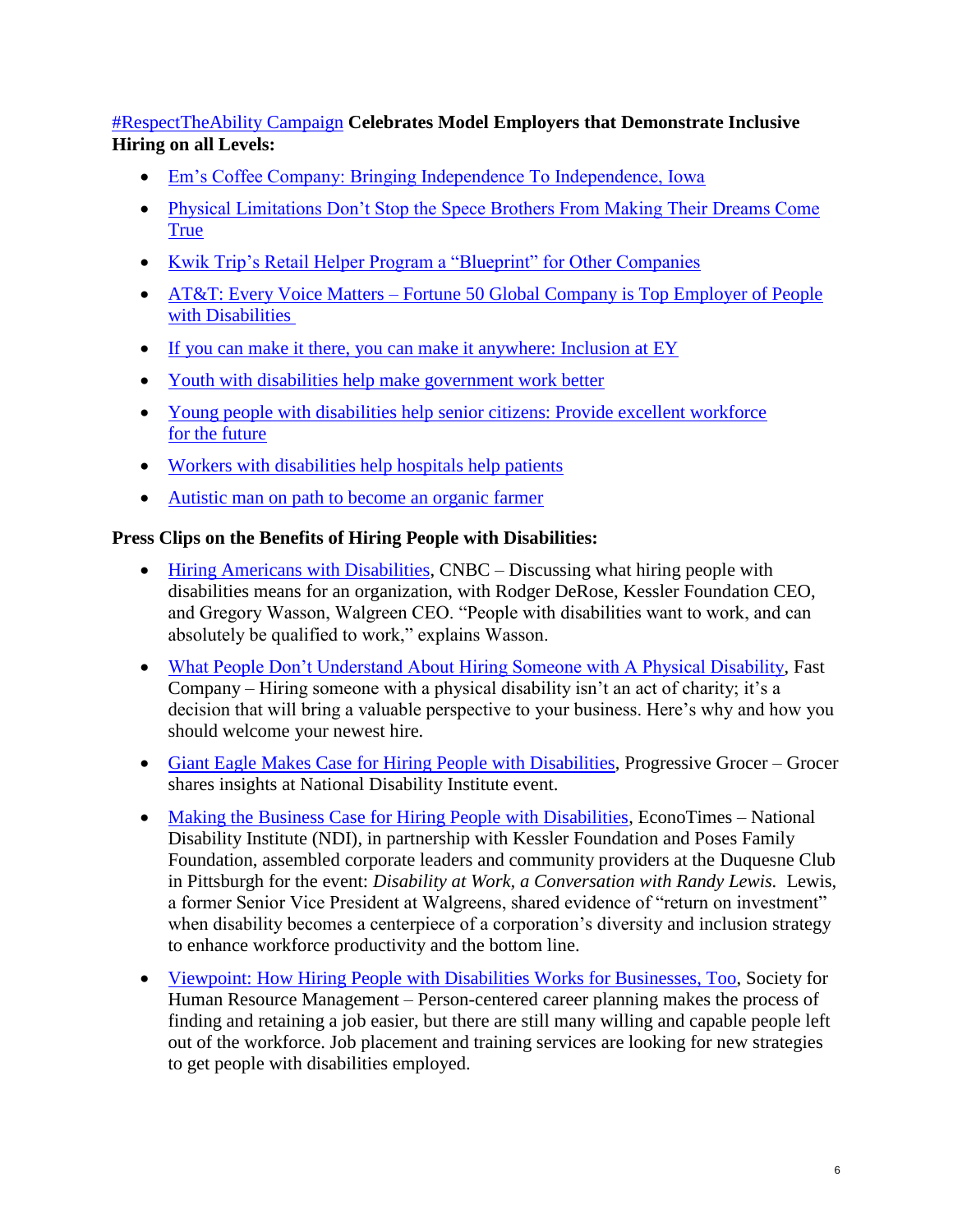### <span id="page-8-0"></span>**Education Resources on Disability Issues**

Ensuring children with disabilities receive the education and training they need to succeed is vitally important. Nationally, only 65 percent of students with disabilities graduate high school each year compared to 86 percent of student without disabilities. That means there is 21-point gap in outcomes. Furthermore, only seven percent of students with disabilities graduate college. As such, educators have a critical role to play in empowering more students with disabilities to succeed.

Teachers are important partners in the efforts to overcome bias, barriers and stigmas by promoting and implementing best practices in the classroom. Below you will find resources to teach students about disability and assist students with disabilities to succeed. You also will find recommended reading for both children and adults.

#### **Teacher Resources:**

- ADA 25<sup>th</sup>[Anniversary Toolkit](https://www.adaanniversary.org/toolkit) This website provides a background on the Americans with Disabilities Act (ADA) legislation, its purpose and history. It also covers other legislation regarding rights for people with disabilities.
- [ADL Curriculum Connections](https://www.adl.org/education-and-resources/resources-for-educators-parents-families/lesson-plans?ed_cat_id%5B159%5D=159) The Anti- Defamation League provides lesson plans surrounding all aspects of people with disabilities for all grade levels. This curriculum seeks to challenge the myths and stereotypes that surround people with disabilities.
- [A Measure of Perceived Stigma in People with Intellectual Disability](http://bjp.rcpsych.org/content/193/5/410) The stigma of intellectual disability is often neglected by health professionals and researchers. Qualitative research has shown that people with intellectual disabilities are aware of the stigma of their disability and its social consequences.
- Born This Way [Teacher's Guide](https://aetvminisites.s3.amazonaws.com/born-this-way/BornThisWayGuide.pdf) *–* The Emmy award winning show *Born this Way* features the lives, loves and experiences of seven young adults with Down syndrome. A&E has prepared a detailed viewing guide about the stigmas that society places on people with disabilities and various ways that the show tries to overcome those barriers with an inclusive, racially diverse message.
- [The Disability Rights Movement](http://www.dariusgoeswest.org/school-program/teachers/lessons/plans/Social_Studies_1.pdf) This lesson plan provides discussion topics, journal questions and a reading to teach your class about the ADA and the role people with disabilities played in its implementation, success and progress. The reading also discusses disability by focusing on the ability of the individual and using people first language.
- [How to Have an Inclusive Prom](http://elearning.kit.org/oltpublish/site/document.do?dispatch=show&id=37f45912-2485-11e7-a6ac-0cc47a352510&entityType=GROUP&entityId=cc65edfc-b8a5-11e3-bc5a-00163e0054ca&inner=false) This guide for school dance organizers includes an introduction to the challenges and opportunities, tips for promotion, a checklist for securing accessible facilities and a sample non-discrimination policy for school boards.
- [Judy Heumann movie](https://www.youtube.com/watch?v=ZXKgZqrA9Ho) Samuel Habib made this video for his final history and English project on the American Dream and the disability rights movement.
- Kids Included Together  $(KIT)$  KIT strives to help the world see the ability in every child. KIT helps others meaningfully include kids with disabilities through inclusion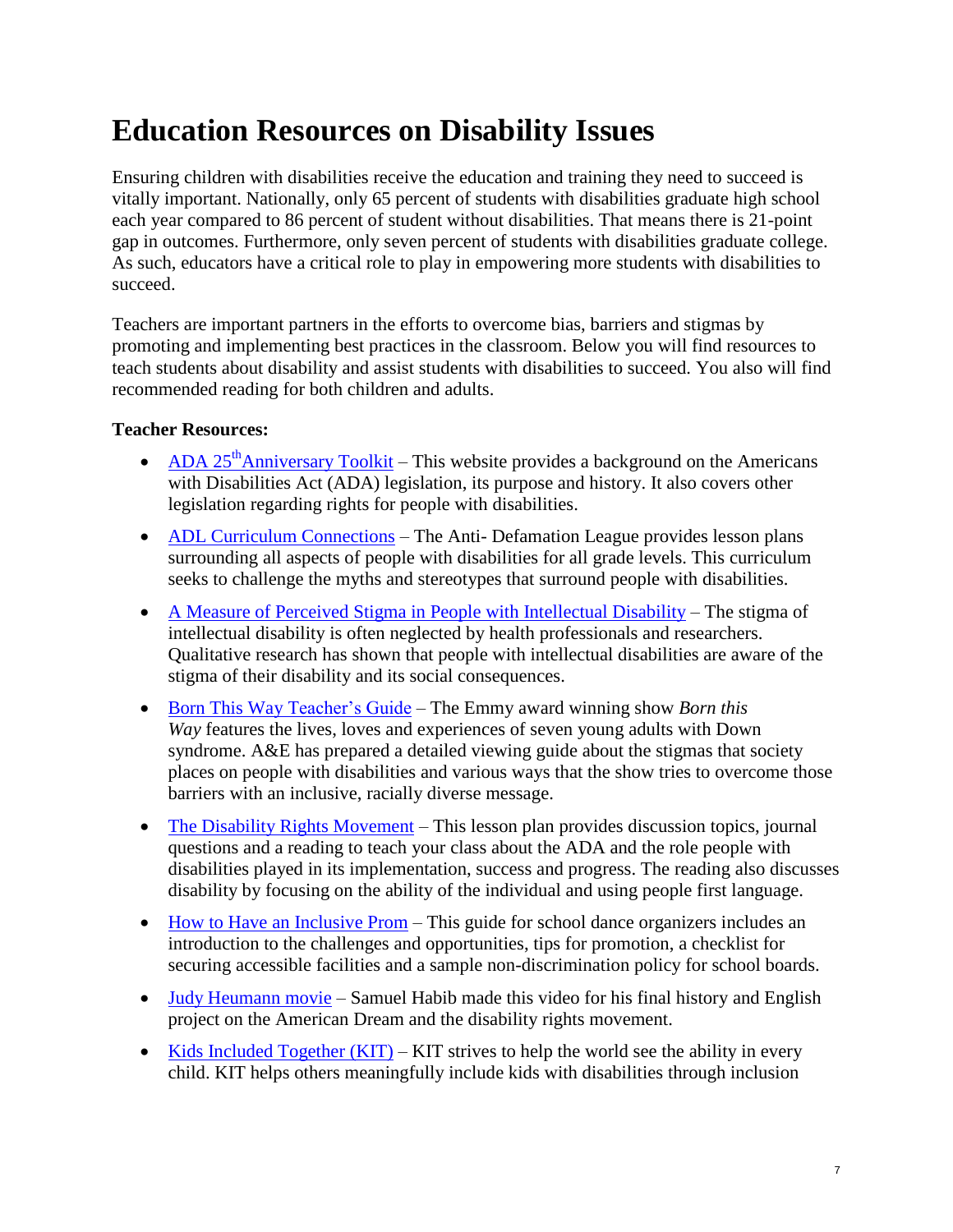training, policy development and sharing best practices. KIT has created several free inclusion resources including videos, tip sheets, checklists and booklets.

- [Museum of disABILITY History: Educational Resources](http://museumofdisability.org/educational-resources/) This site provides extensive lessons plans, with worksheets and readings, on the history of people with disabilities, including the ADA of 1990. The lesson plans based off of the New York State curriculum also includes quizzes and other resources for different age groups.
- [Sesame Street Toolkit](http://www.sesamestreet.org/toolkits) *–* With Julia's introduction to the cast, Sesame Street can be a great way to talk about disability issues. Julia is a child with autism and openly talks about her experiences in a way that children can understand. Their website showcases many different lessons for young children.
- [Special Olympics Unified Champion Schools](http://www.specialolympics.org/unified-champion-schools/) This website is dedicated to the Unified Champion Schools program that builds on Special Olympics' values, principles, practices, experiences and impacts to shape a generation that welcomes everyone. This programming promotes social inclusion in schools to ensure special education and general education students are equitably engaged.
- [Special Olympics Unified Champion Schools High School Playbook](http://media.specialolympics.org/resources/community-building/youth-and-school/unified-champion-schools/Unified-Champion-Schools-High-School-Playbook.pdf) This resource provides many tips and resources to make high schools socially inclusive.
- [Special Olympics Unified Physical Education Resource](http://media.specialolympics.org/resources/community-building/youth-and-school/unified-champion-schools/Unified-Physcial-Education-Resources.pdf) This resource contains information that can be used in a physical education curriculum.
- [Stigma and Intellectual Disability: A Review of Related Measures and Future](https://www.researchgate.net/publication/51829262_Stigma_and_intellectual_disability_A_review_of_related_measures_and_future_directions)  [Directions](https://www.researchgate.net/publication/51829262_Stigma_and_intellectual_disability_A_review_of_related_measures_and_future_directions) – The theoretical construct of stigma has received much attention in psychiatric disability research, leading to the development of widely used measures to assess stigma change. The study of stigma has not received the much attention for people with intellectual disabilities. This manuscript evaluates existing measures of intellectual disability stigma through a systematic review of the literature.
- [Teaching Tolerance](http://www.tolerance.org/classroom-resources) Teaching Tolerance showcases the shared struggles and the intersectionality shard by people with disabilities and African Americans. This includes lesson plans for elementary, middle and high school students.
- [Who I Am Outreach](https://www.whatcanyoudocampaign.org/blog/index.php/who-i-am-toolkit/) This toolkit talks about people with disabilities living life in various roles. Produced by the U.S. Department of Labor Office of Disability Employment Policy, this toolkit includes videos and stories about people with disabilities.

#### **Historical Resources:**

- [Disability and History](http://everybody.si.edu/) This Smithsonian page focuses on people with disabilities throughout history and the historical impact on the American culture around disability.
- [Smithsonian National Museum of American History: The Disability Rights Movement](http://americanhistory.si.edu/disabilityrights/welcome.html) *–* This online exhibit focuses on the disability rights movement with text, pictures and video to explain various aspects of the movement and the ADA.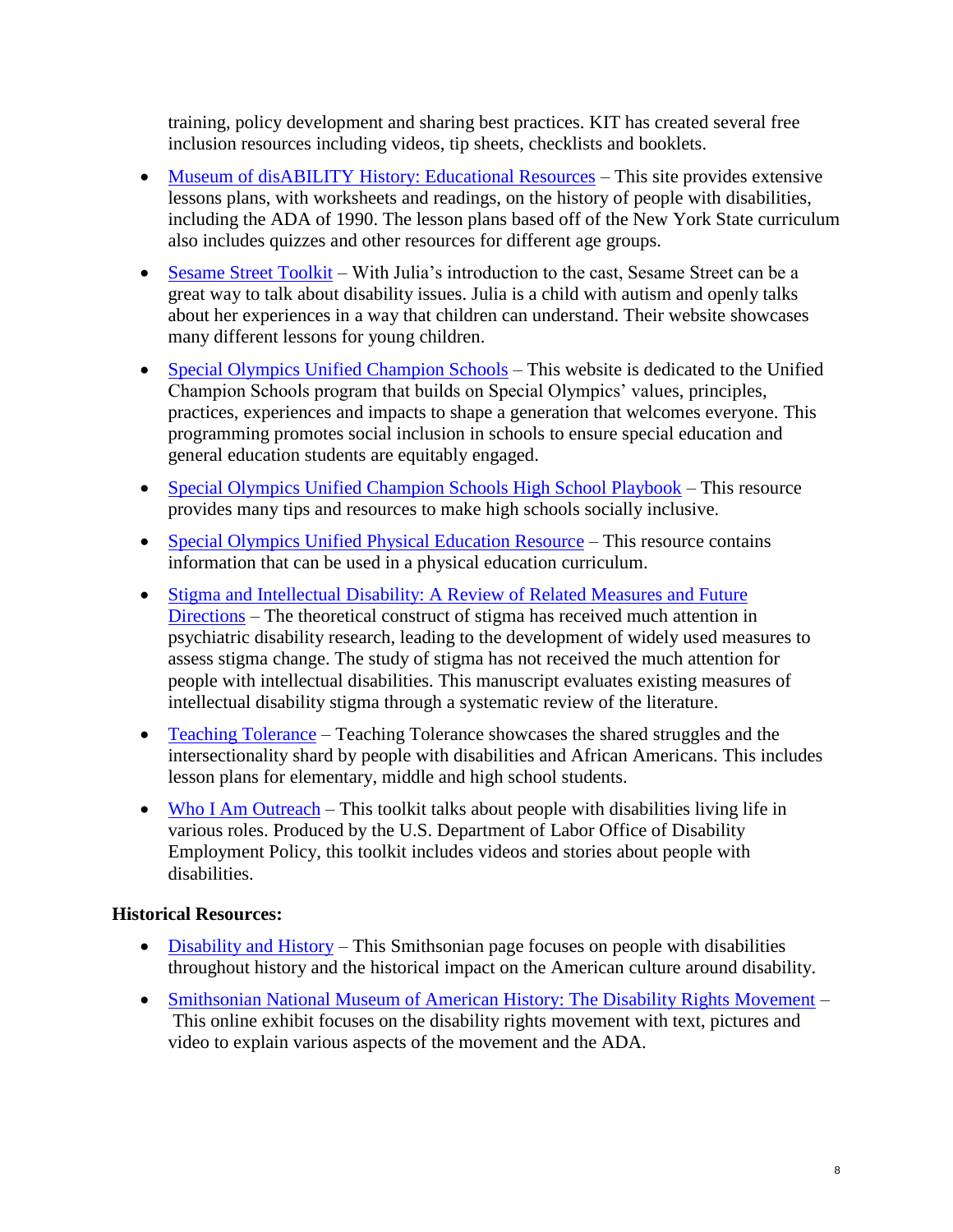- [Disability History: An Important Part of America's Heritage](http://www.dol.gov/odep/documents/Disability%20History_508%20compliant_links.pdf) This reading developed by the Office of Disability Employment Policy – gives background information on the ADA, plus additional educational resources.
- [IDEA: Individuals with Disabilities Education Act –](http://education-portal.com/academy/lesson/idea-individuals-with-disabilities-education-act-history-and-summary.html#lesson) History  $\&$  Summary This video provides a simple overview of the history of IDEA and the struggles of students with disabilities to have the right to a free, appropriate public education protected by law.
- [Wisconsin Reflecting on 20](http://www.youtube.com/watch?v=ayu2xSZoK0A)<sup>th</sup>Anniversary of ADA This video illustrates the struggle of passing the ADA, as well as successes and future opportunities for people with disabilities in Wisconsin and across the nation.
- Supreme Court Rules Schools Must Provide More Opportunities for Students with [Disabilities](https://themighty.com/2017/03/supreme-court-rules-schools-must-support-students-with-disabilities/) – The Supreme Court ruled unanimously (8-0) that schools must do more than provide "merely more than *de minimis*" education for students with a disability and instead provide them with the opportunity to make "appropriately ambitious" progress.

#### **Universal Design Resources:**

- [CAST](http://www.cast.org/) CAST is a nonprofit education and development organization that works to expand learning opportunities for all individuals through Universal Design for Learning.
- [Understood.org](https://www.understood.org/) *–*This hub possesses great resources for caretakers trying to figure how to navigate the education system. There are tips on how to ensure a universally accessible classroom on the site.
- [UDL Center](http://www.udlcenter.org/) The Center for Universal Design for Learning serves as a hub where teachers from all over can share tips, resources and other great tools, which helps spread Universal Design in the classroom. In addition, the site hosts an online version of *Universal Design for Learning* by David Gordon, Anne Meyer and David Rose.
- Meet the Normals [Adventure in Universal Design](https://www.youtube.com/watch?v=A88E4DH2asQ) This is an animated short that focuses on the process and challenges of universal design.
- Making Sense of Universal Design for Learning This is a great video that explains how Universal Design for Learning can be incorporated into the classroom.
- [UDL Credentialing and Certification Initiative](http://www.udlcci.org/) This website is an initiative to develop a Universal Design for Learning (UDL) credentialing and certification process to recognize best practices in education program design, product development and classroom instruction.

#### **Resources for College Students with Disabilities:**

• [Think College](http://www.thinkcollege.net/) – Think College is a national organization dedicated to developing, expanding and improving inclusive higher education options for people with intellectual disabilities. With a commitment to equity and excellence, Think College supports evidence-based and student centered research and practice by generating and sharing knowledge, guiding institutional change, informing public policy, and engaging with students, professionals and families.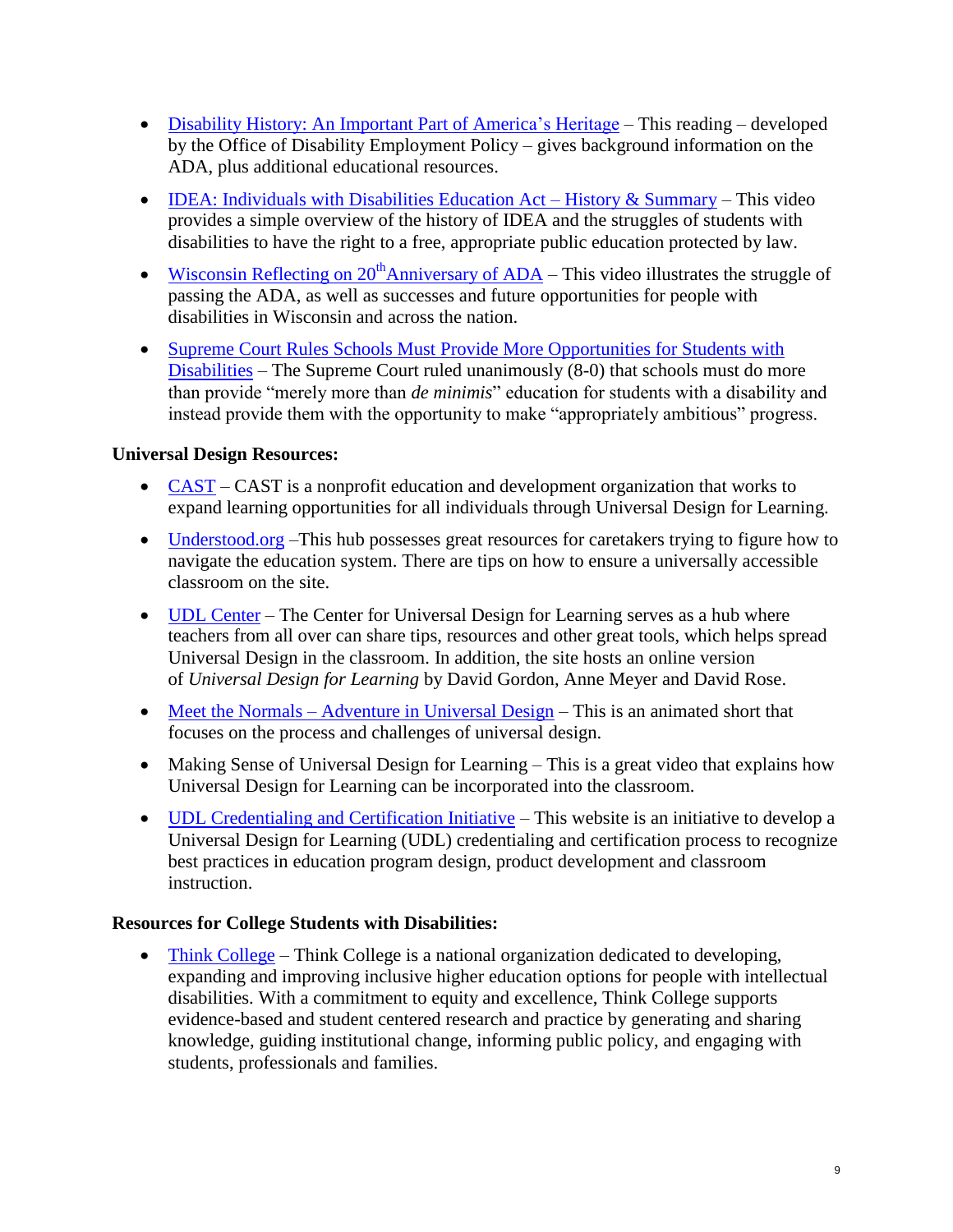- [National Center for College Students with Disabilities \(NCCSD\)](http://www.nccsdonline.org/) The National Center for College Students with Disabilities (NCCSD) is a federally funded project under the U.S. Department of Education (P116D150005), through the Fund for the Improvement of Postsecondary Education (FIPSE). NCCSD's home is at the Association on Higher Education And Disability (AHEAD).
- [Disability Rights, Education Activism and Mentoring \(DREAM\)](http://www.dreamcollegedisability.org/) DREAM (Disability Rights, Education Activism, and Mentoring) is a national organization for and by college students with disabilities. DREAM advocated for disability culture, community and pride, and hopes to serve as an online virtual disability cultural center for students who want to connect with other students. They are supported by sponsoring organization National Center for College Students with Disabilities (NCCSD) and based at the Association on Higher Education And Disability (AHEAD).
- [Association on Higher Education and Disability \(AHEAD\)](http://www.ahead.org/) AHEAD is a professional membership organization for individuals involved in the development of policy and in the provision of quality services to meet the needs of persons with disabilities involved in all areas of higher education.
- [Center on Postsecondary Education and Disability \(CPED\)](http://cped.uconn.edu/) For more than 25 years, the Center on Postsecondary Education and Disability (CPED) has been a national leader in promoting access to postsecondary education for students with disabilities. Their work combines research-based evidence and professional training to inform the field and advance postsecondary education opportunities for students.
- [Disabilities, Opportunities, Internetworking, and Technology \(DO-IT\)](http://www.washington.edu/doit/) The DO-IT (Disabilities, Opportunities, Internetworking, and Technology) Center is dedicated to empowering people with disabilities through technology and education. It promotes awareness and accessibility—in both the classroom and the workplace—to maximize the potential of individuals with disabilities and make our communities more vibrant, diverse and inclusive.
- [Historically Black Colleges and Universities \(HBCUs\) Disability Consortium](http://www.hbcudisabilityconsortium.org/) This project involved a group of colleagues working in disability services at Historically Black Colleges and Universities (HBCUs) and Predominantly Black Colleges and Universities (PBCUs), working in partnership with the Taishoff Center at Syracuse University. They worked to identify strategies for providing culturally responsive disability services and classroom instruction to Black and African American college students with disabilities on all campuses, while also trying to increase the number of Black and African American students with disabilities graduating from college and graduate schools.
- [Mason LIFE Program](https://masonlife.gmu.edu/) The Mason LIFE Program is an innovative post-secondary program at George Mason University for young adults with intellectual and developmental disabilities who desire a university experience in a supportive academic environment.
- [2017 NBCUniversal Tony Coelho Media Scholarship](https://goo.gl/JFT5Eg) Thanks to a contribution from NBCUniversal, the American Association of People with Disabilities (AAPD) offers scholarships to undergraduate and graduate students with disabilities who are interested in pursuing a career in the communications, media or the entertainment industry.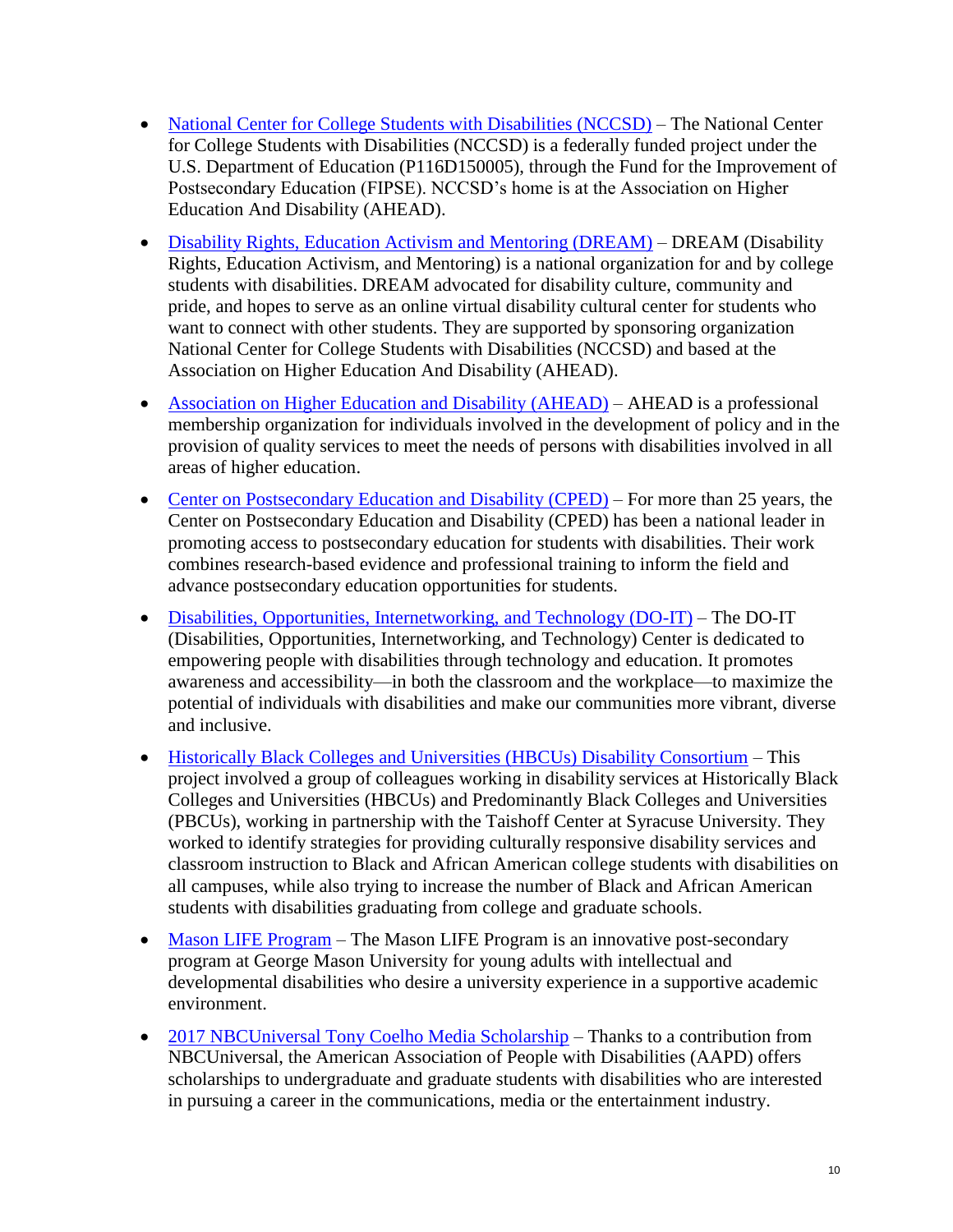Recipients will receive \$5,625 to help cover the cost of education at their current college or university.

#### **Background Reading Resources:**

- [Bookshare](https://www.bookshare.org/) *–* Bookshare is an accessible online library for individuals with print disabilities, with free memberships available for qualified students and schools. This can be a great resource in the classroom for students with print disabilities with over 200,000 titles on the site.
- [Goodreads Shelf on People with Disabilities](http://www.goodreads.com/shelf/show/people-with-disabilities) *–* This site lists popular novels in which the protagonist or other major characters have disabilities.
- [Disability in Kid Literature](http://disabilityinkidlit.com/) Disability in Kid Lit looks for and reviews disability representation in children's literature. Their contributors are people with disabilities who love literature and want to help.
- [Books Written by People with Disabilities](http://dearauthor.com/need-aec/if-you-like-misc/if-you-like-books-about-characters-with-disabilities/) This site lists books that are written by and are about people with disabilities, most being true stories. They offer insight into the lives of people with disabilities and can be used in classroom discussions or book reports.

#### **Recommended Reading for Children:**

- Glatzer, Jenna. Taking Down Syndrome to School (Special Kids in School) (JayJo Books, 2002). Picture book about what it is like to have Down syndrome in school. Appropriate for children in elementary school.
- Ling, Nancy Tupper. My Sister, Alicia May (Pleasant St. Press, 2009). What it's like to grow up with a sister with Down syndrome. Appropriate for children in first to third grade.
- Llano, Gabriella and Tiziana Vazquez. In My World: Down Syndrome (AuthorHouse, 2013). With the support of her family, a girl with Down syndrome lives her life and learns to accept being herself. Appropriate for children in elementary school.
- Nuenke, Susan K. Popping Wheelies Coloring Book, Volume 1 (Popping Wheelies LLC, 2014). Coloring book featuring drawings of kids with physical disabilities. Appropriate for children in elementary school.
- Palacio, R.J. Wonder (Knopf Books for Young Readers, 2012). A story about a boy born with facial defects. Appropriate for children ages 8 to 12.
- Paticoff, Melanie. Sophie's Tales: Overcoming Obstacles (Sophie's Tales, 2012). A dog with a cochlear implant meets Champ, another dog who wears glasses, and they talk about disability. Appropriate for children ages 3 to 10.
- Robinson Peete, Holly and Ryan Elizabeth Peete. My Brother Charlie (Scholastic Press, 2010). Story told from the point of view of the twin sister of a boy on the autism spectrum. Appropriate for children in kindergarten to second grade.
- Stuve-Bodeen, Stephanie. We'll Paint the Octopus Red (Woodbine House, 1998). A sixyear-old girl learns how to be a good big sister to a baby brother with Down syndrome. Appropriate for children in kindergarten to third grade.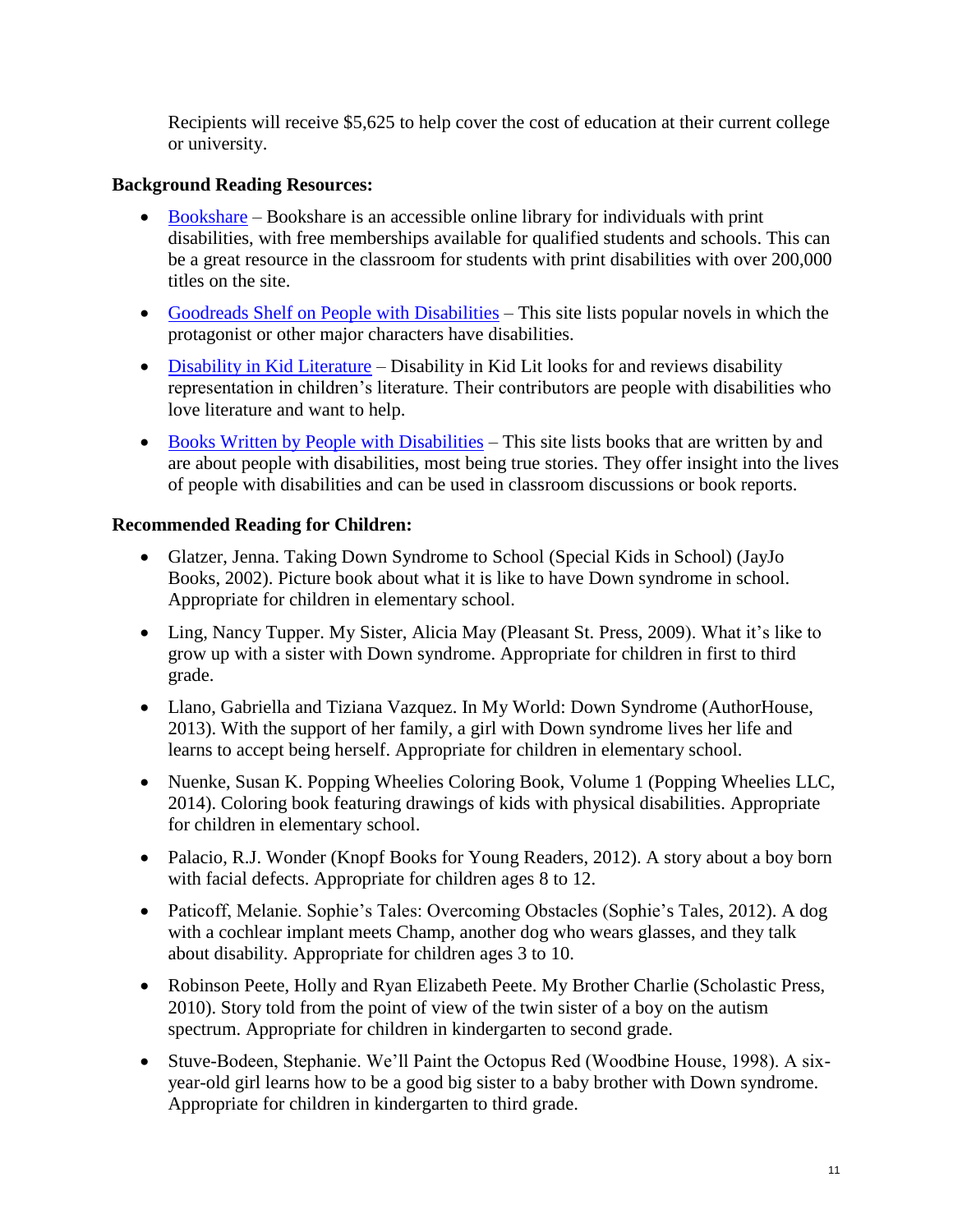Woloson, Eliza. My Friend Isabelle (Woodbine House, 2003). Story of a friendship when one of the friends has Down syndrome. Appropriate for children in kindergarten to second grade.

#### **Recommended Reading for Adults:**

- Davis, Lennard J. Enabling Acts: The Hidden Story of How the Americans with Disabilities Act Gave the Largest US Minority Its Rights (Beacon Press, 2015). A gripping and nuanced telling of the behind-the-scenes efforts to pass the Americans with Disabilities Act.
- Shapiro, Joseph P. No Pity: People with Disabilities Forging a New Civil Rights Movement (Broadway Books, 1994). An historical, in-depth look at people with disabilities. The book also takes a close look at the advocacy efforts that led to the passage of the Americans with Disabilities Act.
- Solomon, Andrew. Far From the Tree: Parents, Children and the Search for Identity (Scribner, 2012). A deeply touching look at how parents and children can learn to accept and embrace differences. The people featured in this book demonstrate how lives with extreme challenges also have extreme value.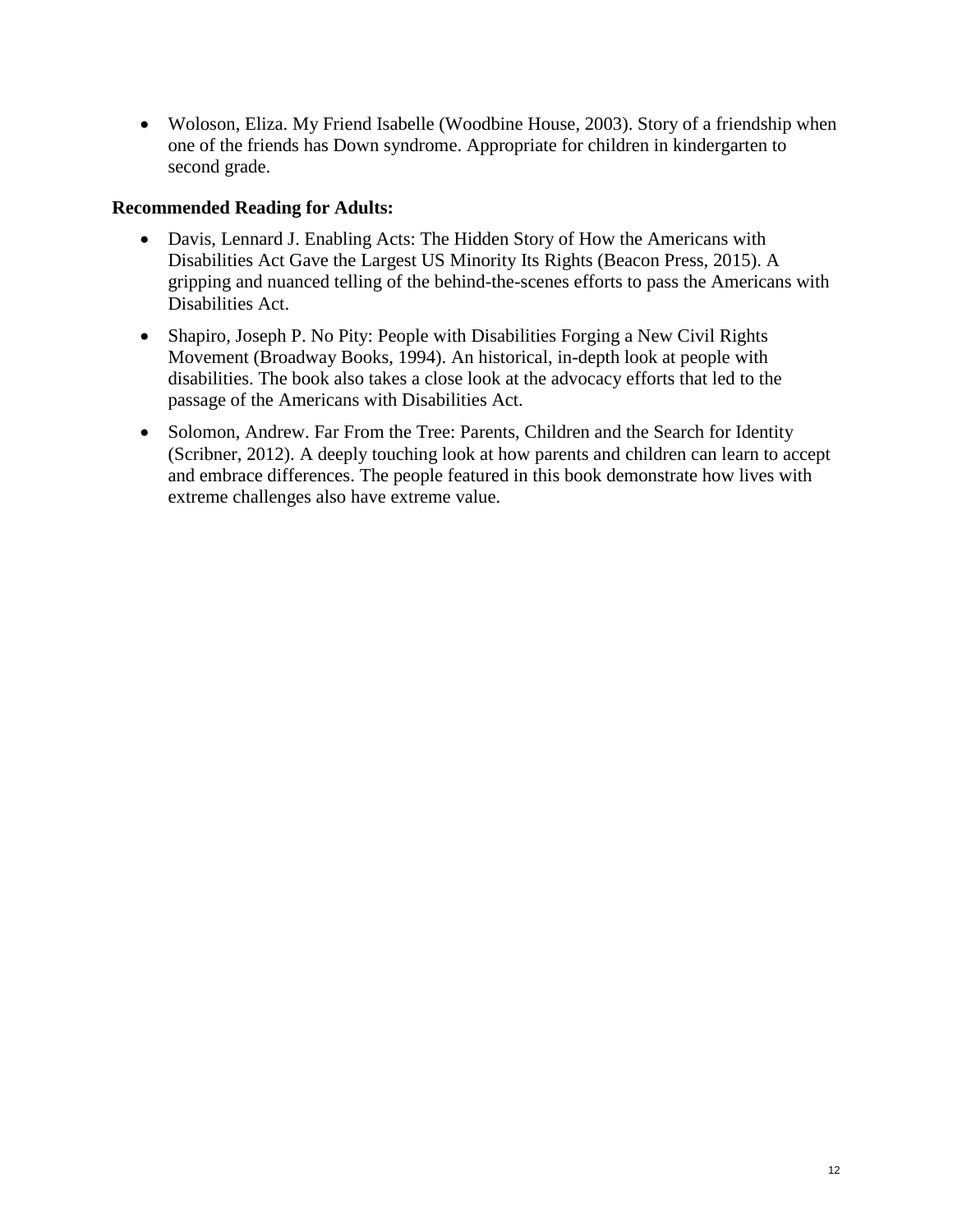### <span id="page-14-0"></span>**Resources for Policy Makers**

Our nation was founded on the principle that anyone who works hard should be able to get ahead in life. People with disabilities deserve the opportunity to earn an income and achieve independence, just like anyone else.

There are 22 million working-age people with disabilities and only one-in-three have work. As the annual [Best and Worst States Report](https://www.respectability.org/2017/02/24/people-with-disabilities-twice-as-likely-to-be-employed-in-some-states-as-others/) states, Americans with disabilities are twice as likely to be employed in some states as opposed to others. In fact, in some states and counties that are using best practices, people with disabilities have 50 percent employment.

As such, leaders at the state and local level are critical partners in our mission to fight stigmas and advance opportunities. Below you will find an expansive list of reports, resources, testimonies, toolkits and data on disability employment. Please make use of our resources below.

#### **Reports on Best Practices:**

- [A Better Bottom Line: Employing People with Disabilities](https://www.nga.org/files/live/sites/NGA/files/pdf/2013/NGA_2013BetterBottomLineWeb.pdf) 2012-2013 Chair's Initiative-National Governors Association (NGA)
- Article [Workers First](http://www.nasddds.org/uploads/documents/WorkersFirst(Moseley).pdf) National Association of State Directors of Developmental Disabilities (NASDDS)
- [Disability Employment First Planning Toolkit](https://www.respectability.org/Resources/Disability%20Employment%20First%20Planning.pdf) Developed in partnerships with Best Buddies, The National Association of Councils on Developmental Disabilities (NACDD), National Council on Independent Living (NCIL), Paralyzed Veterans of America (PVA) and National Organization on Disability (NOD).
- [Establishing a National Employment First Agenda](http://www.apse.org/wp-content/uploads/2014/04/APSE-Employment-First-White-Paper.pdf) Association of People Supporting Employment First (APSE).
- Fulfilling the Promise: Overcoming Persistent Barriers to Economic Self-Sufficiency for [People with Disabilities](https://www.help.senate.gov/imo/media/doc/HELP%20Committee%20Disability%20and%20Poverty%20Report.pdf) – US Senate Committee on Health, Education, Labor and Pensions (HELP)
- [Promising Occupations for Low-Income Families by State](https://www.mathematica-mpr.com/our-focus-areas/family-support/data-visualizations/tanfmap) Mathematica Policy Research (MPR)
- [Leading Practices on Disability Inclusion](https://www.uschamber.com/sites/default/files/documents/files/022137_01_disability_inclusion_fin-revisedlr.pdf) US Business Leadership Network (USBLN) and the US Chamber of Commerce.
- $Q & A$ 's on State Employment First Policies State Employment Leadership Network (SELN)
- [The Time is Now: Embracing Employment First](http://www.dphhs.mt.gov/Portals/85/dsd/documents/DDP/SELN/NationalCouncilonDevelopmentalDisabilities.pdf) National Association of Councils on Developmental Disabilities (NACDD)
- [Work Matters: A Framework for States on Workforce Development for People with](http://www.ncsl.org/Portals/1/Documents/employ/Work_Matters_Report.pdf)  [Disabilities](http://www.ncsl.org/Portals/1/Documents/employ/Work_Matters_Report.pdf) – The Council of State Governments (CSG) and National Conference of State Legislatures (NCSL)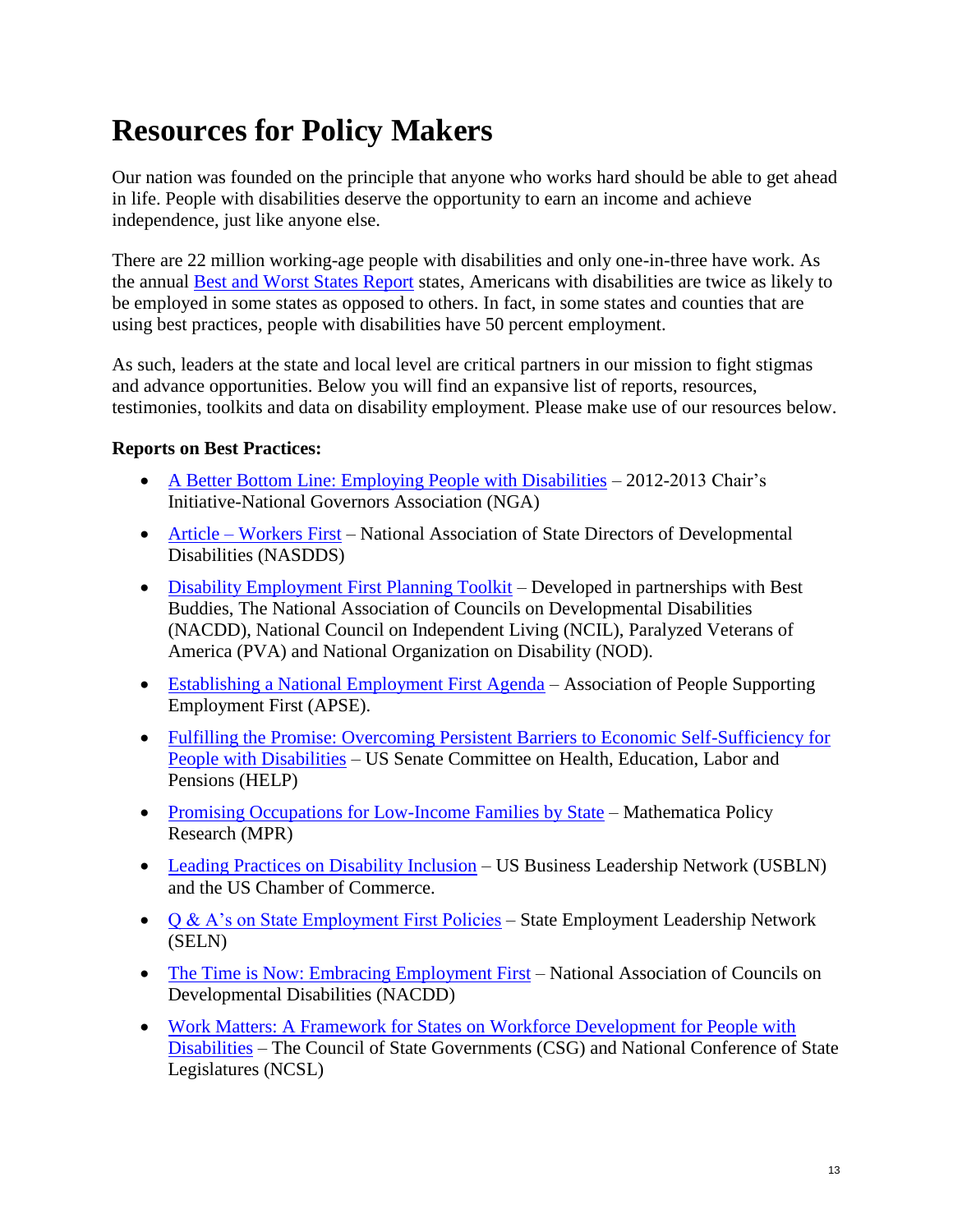#### **Disability and Employment Data Sources:**

- [Total Disabled Social Security Disability Insurance \(SSDI\) Beneficiaries, Ages](http://kff.org/medicare/state-indicator/total-disabled-social-security-disability-insurance-ssdi-beneficiaries-ages-18-64/) 18-64 by [State](http://kff.org/medicare/state-indicator/total-disabled-social-security-disability-insurance-ssdi-beneficiaries-ages-18-64/) – Kaiser Family Foundation
- [Total SSI Beneficiaries by State](https://www.ssa.gov/policy/docs/factsheets/cong_stats/2016/index.html) Social Security Administration
- Local Disability Data for Planners [A Resource for County and State Data](http://www.disabilityplanningdata.com/site/pick_a_state.php)
- Disability Statistics- Cornell University
- [Persons with a Disability: Labor Force Characteristics](https://www.bls.gov/news.release/disabl.toc.htm) Bureau of Labor Statistics
- [Access to Integrated Employment \(AIE\) Project](http://www.communityinclusion.org/aie) Institute for Community Inclusion
- [Annual Disability Statistics Compendium](https://disabilitycompendium.org/) University of New Hampshire-Institute on Disability
- [Disability Resources –](https://www.dol.gov/odep/topics/disability.htm) Office of Disability Employment Policy (ODEP)

#### **State Data and State Plan Comments:**

| Alabama:                     | $AL - PDF$ | $AL - PPT$ | AL - WIOA State Plan Comments        |
|------------------------------|------------|------------|--------------------------------------|
| Alaska:                      | $AK - PDF$ | $AK - PPT$ | <b>AK - WIOA State Plan Comments</b> |
| Arizona:                     | $AZ - PDF$ | $AZ - PPT$ | AZ – WIOA State Plan Comments        |
| Arkansas:                    | $AR - PDF$ | $AR - PPT$ | <b>AR - WIOA State Plan Comments</b> |
| California:                  | $CA - PDF$ | $CA - PPT$ | <b>CA – WIOA State Plan Comments</b> |
| Colorado:                    | $CO - PDF$ | $CO - PPT$ | CO – WIOA State Plan Comments        |
| <b>Connecticut:</b>          | $CT - PDF$ | $CT - PPT$ | <b>CT</b> – WIOA State Plan Comments |
| <b>District of Columbia:</b> | $DC - PDF$ | $DC - PPT$ |                                      |
| Delaware:                    | DE – PDF   | $DE - PPT$ | <b>DE – WIOA State Plan Comments</b> |
| <b>Florida:</b>              | $FL - PDF$ | $FL-PPT$   | FL - WIOA State Plan Comments        |
| Georgia:                     | $GA - PDF$ | $GA - PPT$ | <b>GA</b> – WIOA State Plan Comments |
| Hawaii:                      | $HI - PDF$ | $HI - PPT$ | <b>HI-WIOA State Plan Comments</b>   |
| Idaho:                       | $ID - PDF$ | $ID - PPT$ | <b>ID - WIOA State Plan Comments</b> |
| <b>Illinois:</b>             | $IL - PDF$ | $IL - PPT$ | IL - WIOA State Plan Comments        |
| Indiana:                     | $IN - PDF$ | $IN - PPT$ | <b>IN - WIOA State Plan Comments</b> |
| Iowa:                        | $IA - PDF$ | $IA - PPT$ | <b>IA - WIOA State Plan Comments</b> |
|                              |            |            | IA - WIOA update                     |
| <b>Kansas:</b>               | $KS - PDF$ | $KS - PPT$ | <b>KS</b> - WIOA State Plan Comments |
| <b>Kentucky:</b>             | $KY-PDF$   | $KY - PPT$ | KY - WIOA State Plan Comments        |
| Louisiana:                   | $LA - PDF$ | $LA - PPT$ | LA - WIOA State Plan Comments        |
| <b>Maine:</b>                | $ME - PDF$ | $ME - PPT$ | <b>ME - WIOA State Plan Comments</b> |
| Maryland:                    | $MD - PDF$ | $MD - PPT$ | <b>MD - WIOA State Plan Comments</b> |
| <b>Massachusetts:</b>        | $MA - PDF$ | $MA - PPT$ | <b>MA - WIOA State Plan Comments</b> |
| Michigan:                    | $MI - PDF$ | $MI - PPT$ | <b>MI-WIOA State Plan Comments</b>   |
| Minnesota:                   | $MN - PDF$ | $MN - PPT$ | <b>MN</b> – WIOA State Plan Comments |
| Mississippi:                 | $MS - PDF$ | $MS - PPT$ | <b>MS</b> – WIOA State Plan Comments |
| Missouri:                    | $MO - PDF$ | $MO - PPT$ | <b>MO</b> - WIOA State Plan Comments |
| Montana:                     | $MT - PDF$ | $MT - PPT$ | <b>MT</b> – WIOA State Plan Comments |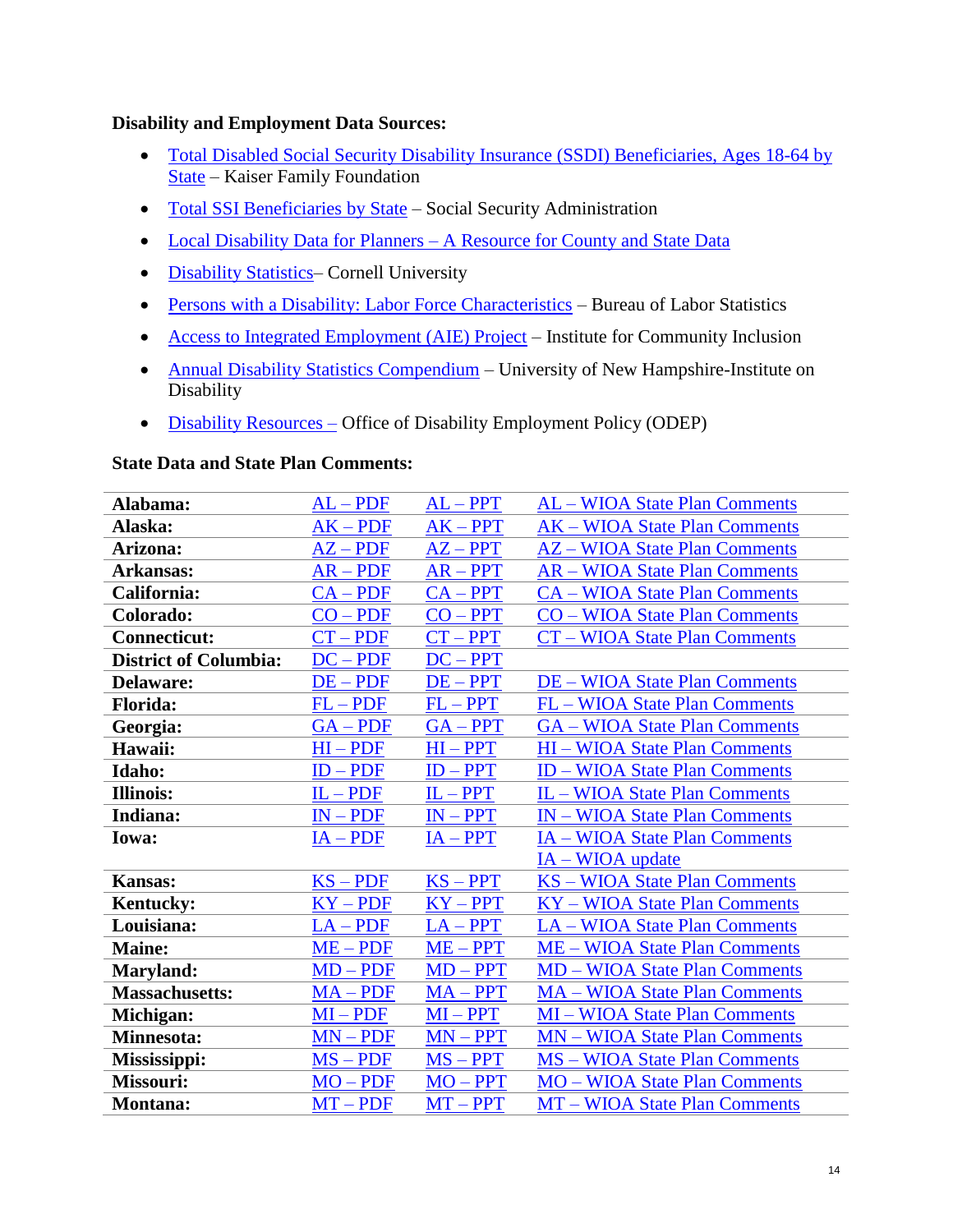| Nebraska:              | $NE - PDF$ | $NE - PPT$ | <b>NE - WIOA State Plan Comments</b> |
|------------------------|------------|------------|--------------------------------------|
| Nevada:                | $NV - PDF$ | $NV - PPT$ | <b>NV</b> – WIOA State Plan Comments |
| <b>New Hampshire:</b>  | $NH - PDF$ | $NH - PPT$ | NH – WIOA State Plan Comments        |
| <b>New Jersey:</b>     | NJ – PDF   | $NJ - PPT$ | NJ – WIOA State Plan Comments        |
| <b>New Mexico:</b>     | $NM - PDF$ | $NM - PPT$ | NM – WIOA State Plan Comments        |
| <b>New York:</b>       | $NY - PDF$ | $NY - PPT$ | NY – WIOA State Plan Comments        |
| <b>North Carolina:</b> | $NC - PDF$ | $NC - PPT$ | <b>NC</b> – WIOA State Plan Comments |
| <b>North Dakota:</b>   | $ND - PDF$ | $ND - PPT$ | ND - WIOA State Plan Comments        |
| Ohio:                  | $OH - PDF$ | $OH - PPT$ | <b>OH</b> – WIOA State Plan Comments |
| Oklahoma:              | $OK - PDF$ | $OK - PPT$ | <b>OK</b> – WIOA State Plan Comments |
| Oregon:                | $OR - PDF$ | $OR - PPT$ | <b>OR</b> – WIOA State Plan Comments |
| Pennsylvania:          | $PA - PDF$ | $PA - PPT$ | <b>PA</b> – WIOA State Plan Comments |
|                        |            |            |                                      |
| <b>Rhode Island:</b>   | $RI - PDF$ | $RI - PPT$ | <b>RI-WIOA State Plan Comments</b>   |
| <b>South Carolina:</b> | $SC - PDF$ | $SC - PPT$ | <b>SC</b> – WIOA State Plan Comments |
| <b>South Dakota:</b>   | $SD - PDF$ | $SD - PPT$ | <b>SD - WIOA State Plan Comments</b> |
| <b>Tennessee:</b>      | $TN - PDF$ | $TN - PPT$ | <b>TN</b> – WIOA State Plan Comments |
| Texas:                 | $TX - PDF$ | $TX - PPT$ | TX – WIOA State Plan Comments        |
| Utah:                  | $UT - PDF$ | $UT - PPT$ | UT – WIOA State Plan Comments        |
| Vermont:               | $VT - PDF$ | $VT - PPT$ | VT - WIOA State Plan Comments        |
| Virginia:              | $VA - PDF$ | $VA - PPT$ | VA - WIOA State Plan Comments        |
| <b>Washington:</b>     | $WA - PDF$ | $WA - PPT$ | <b>WA-WIOA State Plan Comments</b>   |
| West Virginia:         | $WV - PDF$ | $WV - PPT$ | <b>WV-WIOA State Plan Comments</b>   |
| <b>Wisconsin:</b>      | $WI - PDF$ | $WI - PPT$ | <b>WI-WIOA State Plan Comments</b>   |

#### **RespectAbility Testimony:**

- DOL Advisory Committee on Increasing Competitive Integrated Employment for Individuals with Disabilities (ACICIED) [Testimony March 2015](https://www.dol.gov/odep/topics/date/20150423-RespectAbility.pdf)
- [ACICIED Testimony October 2015](https://www.dol.gov/odep/pdf/20151015TestimonyRespectAbility.pdf)
- **[ACICIED Testimony July 2016](https://www.dol.gov/odep/topics/date/RespectAbility_DOL_Advisory_Committee_Testimony_04-15-16_FINAL.pdf)**
- [Gaps and Opportunities in the WIOA Presentation](https://www.respectability.org/Resources/Gaps%20and%20Opportunities%20in%20the%20WIOA%20State%20Plans.pdf)
- [House Ways and Means Committee Testimony](https://www.respectability.org/Resources/RespectAbilityTestimonyHouseWaysMeans06-16-15.pdf)
- [Illinois Employment First Plan Testimony](https://www.respectability.org/Resources/RespectAbility%20Illinois%20Employment%20First%20Comments.pdf)
- [New York State Employment First Commission Testimony](https://www.respectability.org/Resources/Testimony%20of%20RespectAbility.ppt)
- [Top 10 Things to Know about WIOA and Jobs for People with Disabilities](https://www.respectability.org/wp-content/uploads/2017/05/Top-10-Things-to-Know-about-WIOA-and-jobs-for-People-with-disabilities.pdf)
- [WIOA State Plan Checklist](https://www.respectability.org/wp-content/uploads/2017/05/RespectAbility-WIOA-State-Plan-Checklist.pdf)

#### **Examples of State Leadership:**

• Terry Branstand R-IA – [Employment of People with Disabilities Summit](https://www.legis.iowa.gov/docs/APPS/AR/D6077327-A0C8-49DA-B8A5-5810D69C61FD/ED-%20Voc%20Rehab%20Comm%20Rehab%20Programs%20_12_9_13.pdf)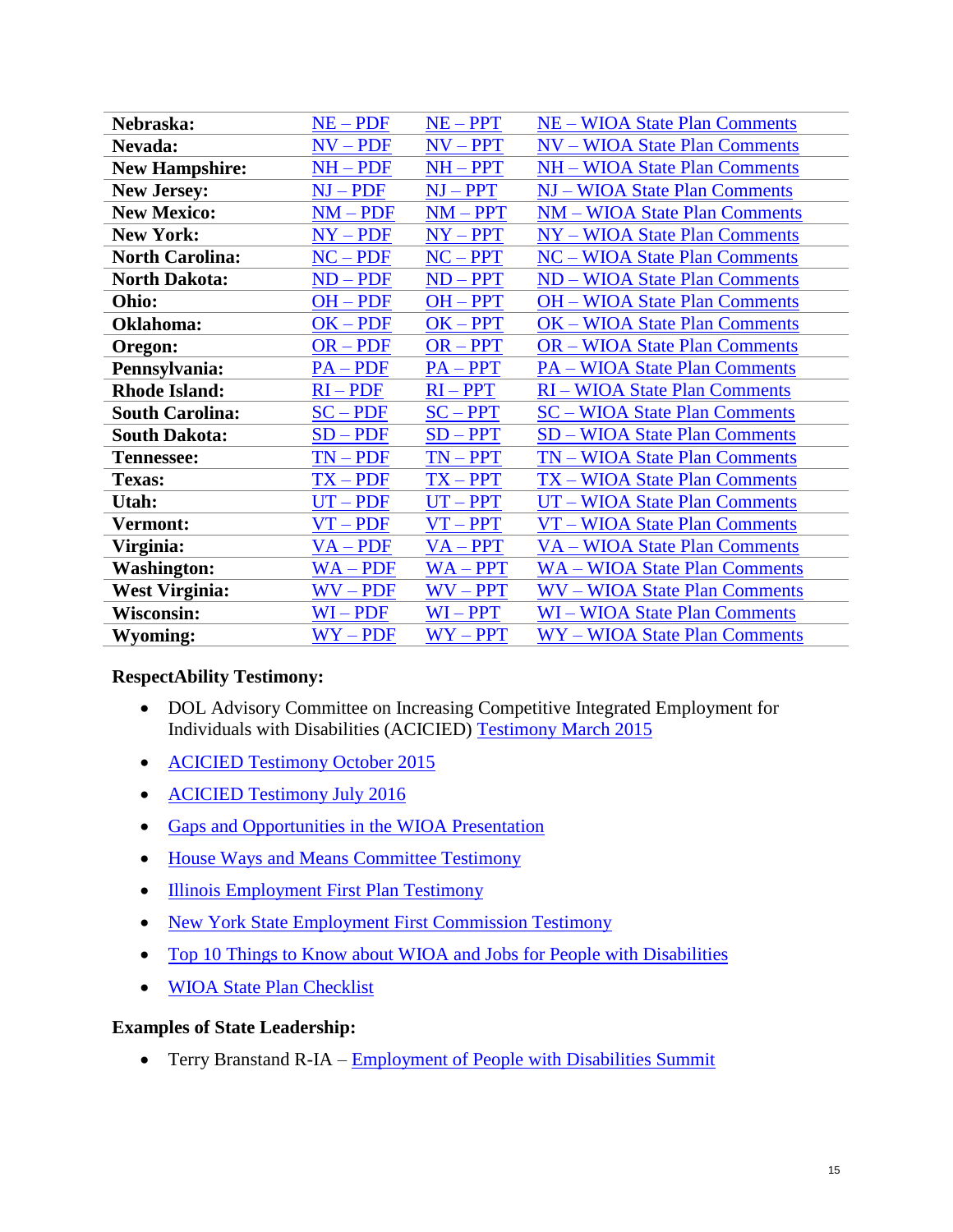- Scott Walker R-WI Announces Success with Initiatives That Assist People with [Disabilities in Gaining Employment](https://walker.wi.gov/press-releases/governor-walker-announces-success-initiatives-assist-people-disabilities-gaining)
- Jay Inslee D-WA [Disability Employment Task Force](http://www.governor.wa.gov/boards-commissions/workgroups-and-task-forces/disability-employment-task-force)
- Tom Wolf D-PA [Improving Efforts to Help People with Disabilities Find Employment](https://www.governor.pa.gov/governor-wolf-takes-important-steps-toward-strengthening-workforce-development-improving-efforts-to-help-people-with-disabilities-find-employment/)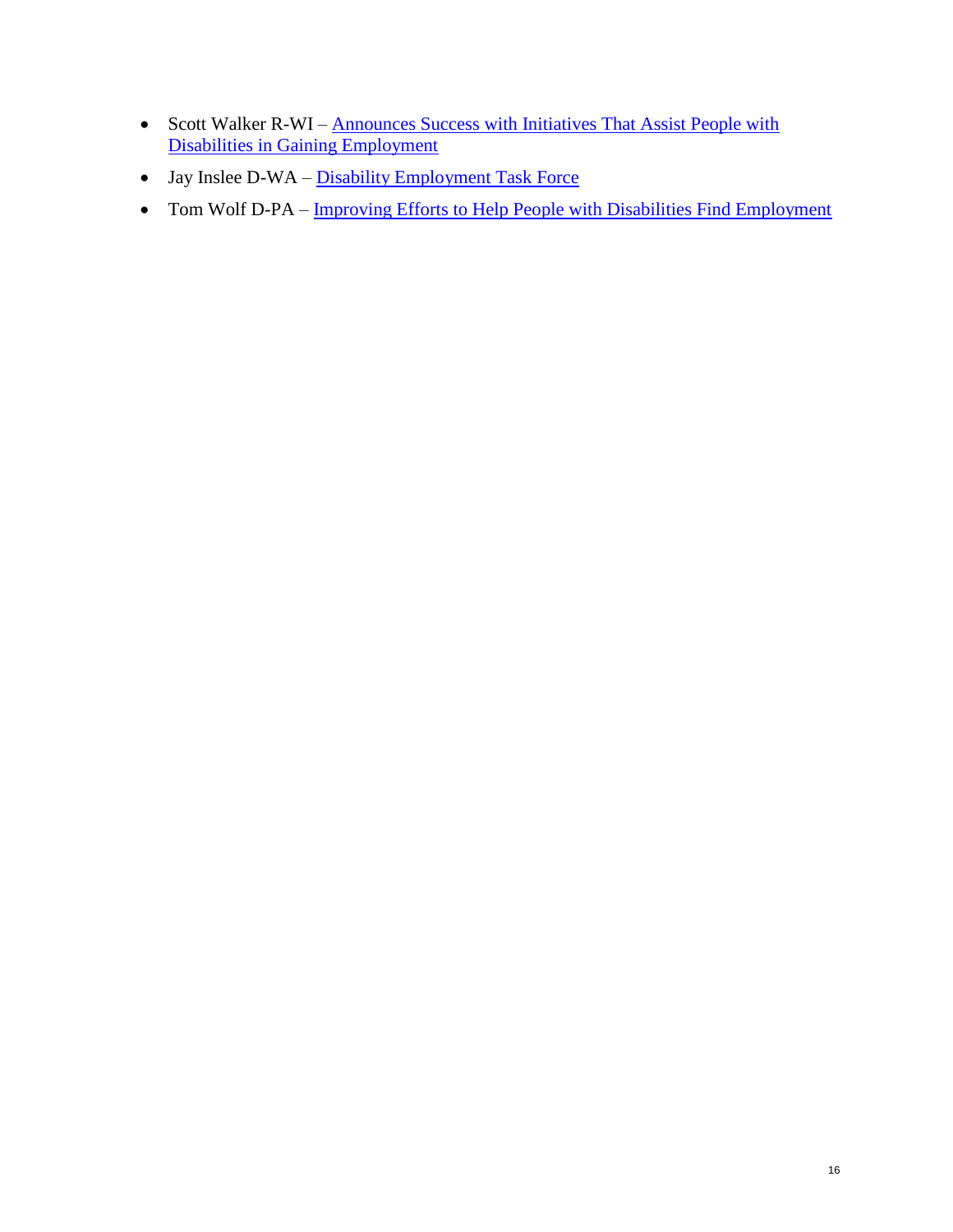### <span id="page-18-0"></span>**Resources for Entertainment Professionals**

People with disabilities are the largest minority in America, with almost [one-in-five](http://www.disabilitycompendium.org/statistics)  [Americans](http://www.disabilitycompendium.org/statistics) having a disability. Yet the disability community often is forgotten in inclusion and diversity conversations. According to [GLAAD,](http://www.glaad.org/whereweareontv16) fewer than two percent of scripted television characters (15) have disabilities in 2016. Furthermore, more than [95 percent](http://www.rudermanfoundation.org/blog/article/the-ruderman-white-paper-employment-of-actors-with-disabilities-in-television) of characters with disabilities on television are played by actors without disabilities.

What does exist is misleading. Almost all portrayals of people with disabilities in media are [white,](https://www.washingtonpost.com/news/act-four/wp/2016/09/07/in-hollywood-people-with-disabilities-are-almost-nonexistent/?utm_term=.4b964f397db5) despite the fact that disability impacts all. Anyone can join the disability community at any point and people with disabilities come from all communities – including the African American, Asian, Hispanic, Native American and LGBTQ communities. According to a recent report by [The Media, Diversity, & Social Change](http://annenberg.usc.edu/pages/~/media/MDSCI/Dr%20Stacy%20L%20Smith%20Inequality%20in%20800%20Films%20FINAL.ashx) (MDSC) Initiative at USC's Annenberg School for Communication and Journalism, only 2.4 percent of all speaking or named characters in film were shown to have a disability in 2015 and none of the leading characters were from underrepresented racial or ethnic groups. "Depictions of disability are not only marginalized," [the report says,](https://www.respectability.org/2016/09/new-report-people-of-color-with-and-without-disabilities-absent-from-film/) "they also obscure the true diversity of this community."

#### **Advocacy:**

- [Hollywood, Media & Disability Webinar](https://www.respectability.org/2017/02/webinar-hollywood-media-disability/) As part of RespectAbility's process of creating a Community of Practice to work on the closely connected issues of disability, diversity, inclusion, poverty and media, RespectAbility hosted this webinar. RespectAbility is working with several partners within the entertainment industry on the full inclusion of people with disabilities – in front and behind the camera.
- [Alliance for Inclusion in the Arts](http://inclusioninthearts.org/) The Alliance for Inclusion in the Arts advocates for full diversity American theatre, film and television. They promote authentic dialogue about race, culture and disability that embraces the complexity of underlying social and historical issues.
- [Amputees in Hollywood](http://www.amputeesinhollywood.com/) The mission of Amputees in Hollywood is the realistic portrayal of the amputee in the media and amputees in amputee roles in movies and on television, as well as the authentic representation of prostheses and the professionals who design and fit them.
- [CinemAbility](http://www.cinemability.com/) This documentary takes a detailed look at the evolution of disability in entertainment through interviews with filmmakers, studio executives, film historians and celebrities on the powerful impact that entertainment and the media has on society.
- [GLAAD](https://www.glaad.org/) As a dynamic media force, GLAAD tackles tough issues to shape the narrative and provoke dialogue that leads to cultural change. GLAAD is the only organization to track the number of characters with disabilities on scripted television through its [Where We Are on TV](http://www.glaad.org/whereweareontv16)
- [Hands On](https://www.handson.org/) Hands On offers interpreted performances in the nonprofit theatrical arena, as well as information on deafness and the arts across the country.
- [Media Access Awards](https://mediaaccessawards.com/) The Media Access Awards honors members of the entertainment and broadcast industries for their efforts in promoting awareness of the disability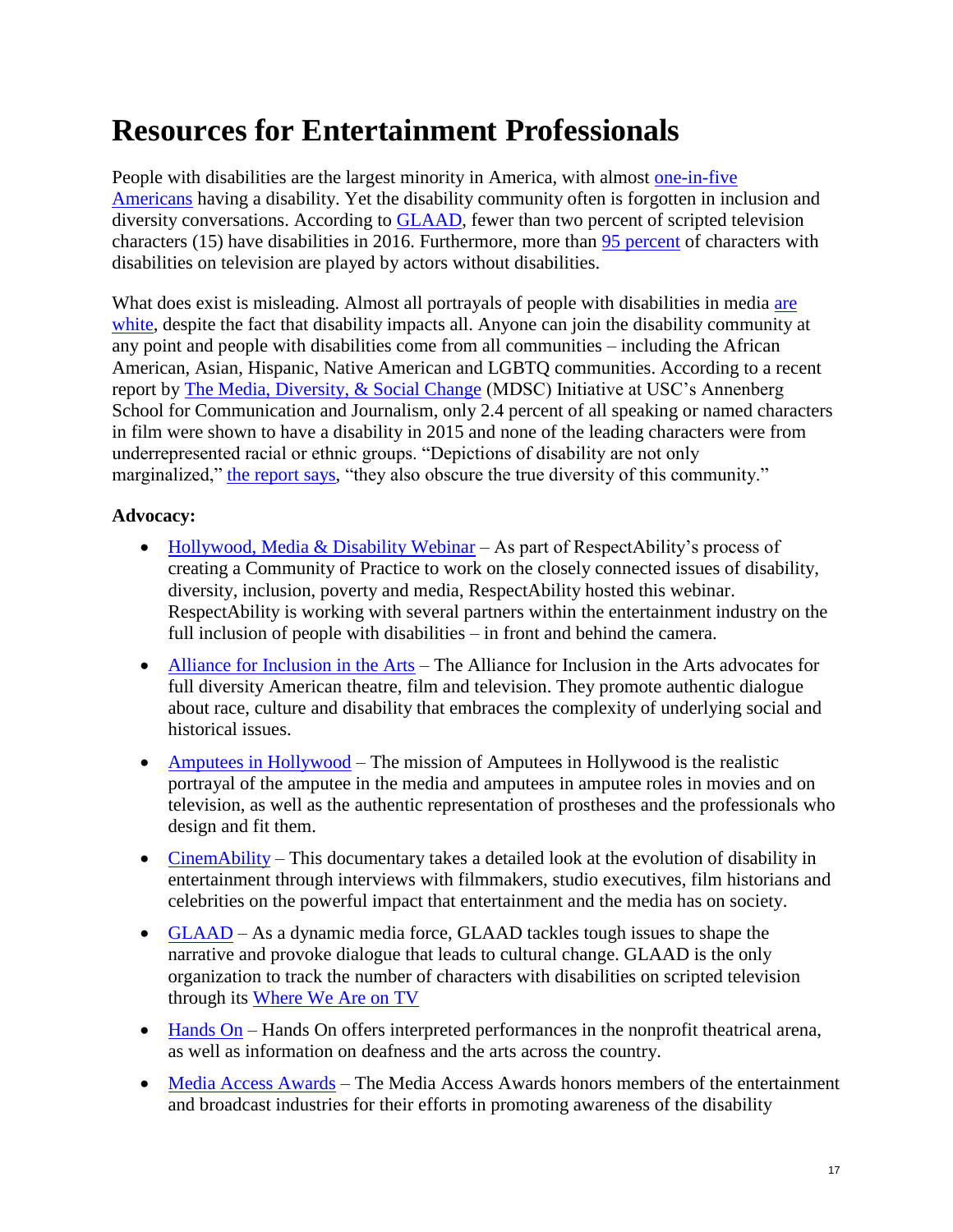experience, accessibility for people with disabilities and the accurate depiction of characters with disabilities.

- [Multicultural Motion Picture Association \(MMPA\)](http://www.multiculturalmotionpictureassociation.org/) The MMPA celebrates creative voices and portrayals bringing needed perspectives to film and television by making these stories available to a mass audience.
- [National Arts & Disability Center](https://www.semel.ucla.edu/nadc) The National Arts and Disability Center promotes the full inclusion of audiences and artists with disabilities in all facets of the arts community.

#### **For Performers with Disabilities:**

- [Actors for Autism](http://www.actorsforautism.org/) Actors for Autism is dedicated to the advancement, education and training of people on the autistic spectrum. They provide new and innovative programs in the arts, film and television, animation, visual effects and video game industries.
- [The Art of Autism](http://the-art-of-autism.com/) The Art of Autism is an international collaboration of talented individuals who have come together to display the creative abilities of people on the autism spectrum and others who are neurodivergent. They provide a forum to connect with those who wish to employ these abilities.
- [Born to Act Players](http://www.borntoactplayers.com/) The Born to Act Players is a unique theater company comprised of professional performers with and without disabilities. Many members of the company are working actors.
- [Down Syndrome in Arts & Media \(DSiAM\)](http://www.dsiam.org/) DSiAM is a casting liaison service for individuals with Down syndrome and other developmental disabilities like William's syndrome, Cerebral Palsy and those on the autism spectrum.
- [Deaf West Theatre](http://www.deafwest.org/) Deaf West Theatre Company serves as a model for deaf theater worldwide. Founded to directly improve and enrich the cultural lives of the 1.2 million deaf and hard-of-hearing individuals who live in the Los Angeles area, it is the first professional resident Sign Language Theatre in the western half of the United States.
- Kazarian/Measures/Ruskin & Associates  $(KMR)$  KMR is one of the country's leading bi-coastal talent agencies. The diversity department specializes in character actors and models with diverse disabilities for film, television, commercials, theatre, print and live appearances. KMR is a resource for finding just the right actor for that "hard to find" character when it comes to a disability.
- [The Miracle Project](http://www.themiracleproject.org/) The Miracle Project provides individuals with autism and other disabilities tools to build communication, social skills, community and greater selfesteem through inclusive theater and expressive arts programs. This acclaimed arts program was documented in the HBO double Emmy Award-winning documentary, AUTISM: THE MUSICAL.
- [National Theatre of the Deaf \(NTD\)](http://www.ntd.org/) In 1967 when NTD began, Sign Language was seen as a stigma. By placing Sign Language on stage, the NTD showed the world that Sign Language was a beautiful, powerful, visual language.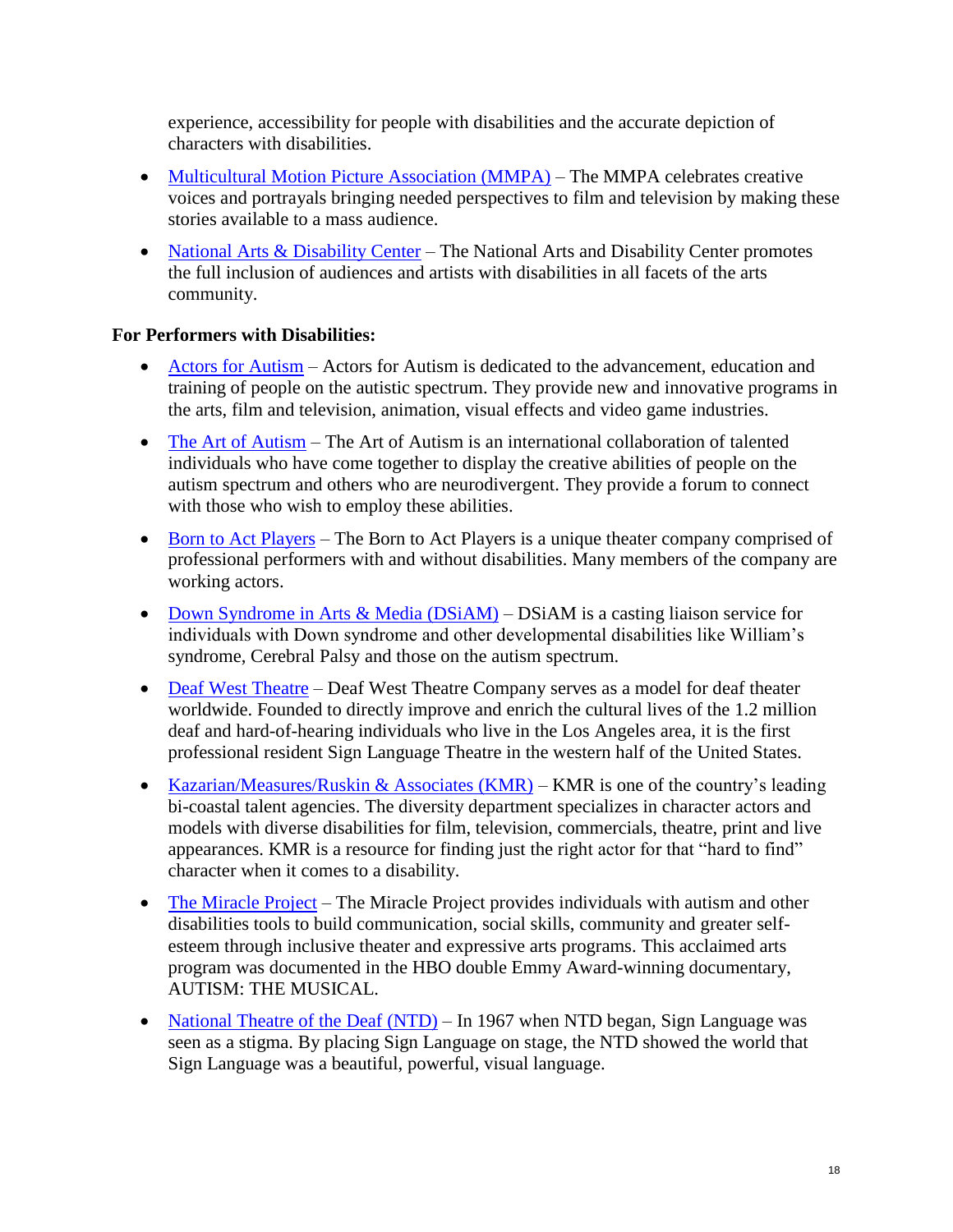• [Performing Arts Studio West \(PASW\)](http://www.pastudiowest.com/) – Founded in 1998, PASW provides hands-on individualized training, career management and on-location support for performers with intellectual disabilities working in film, television and commercials.

#### **For Behind the Scenes:**

- Exceptional Minds  $(EM)$  EM is a nonprofit vocational school and working studio preparing young adults on the autism spectrum for careers in digital animation and visual effects.
- [From the Heart Productions](http://fromtheheartproductions.com/) From the Heart Productions is dedicated to helping independent filmmakers with unique films that contribute to society get their films funded.
- [Inclusion Films](https://www.inclusionfilms.com/) Inclusion Films, started in 2007 by veteran filmmaker Joey Travolta, teaches filmmaking to children and adults with developmental disabilities. In addition to workshops in California, they travel the country doing short film camps for children and teens with autism.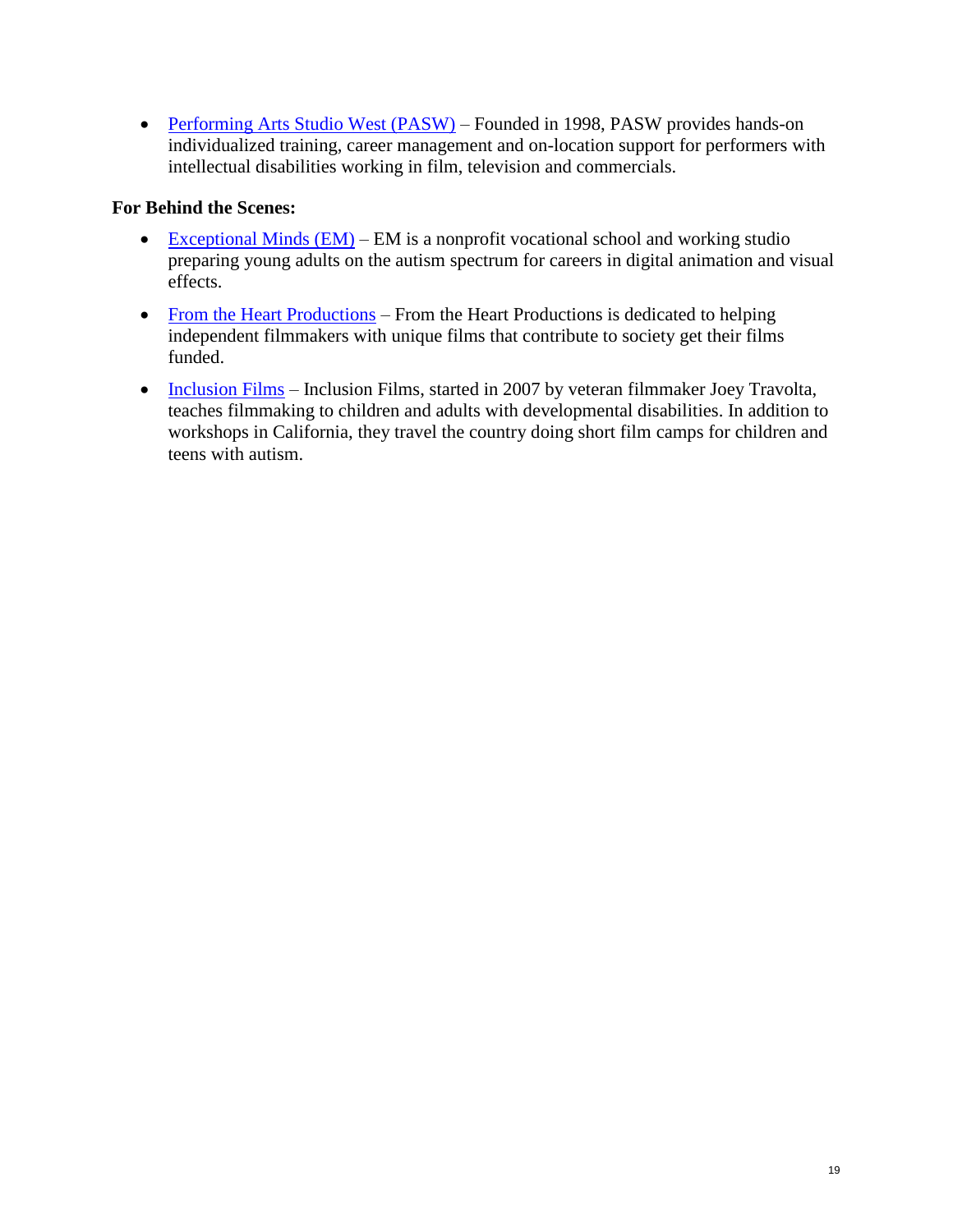### <span id="page-21-0"></span>**Ending the School to Prison Pipeline**

In 2016, RespectAbility, in consultation with a wide-ranging group of diverse leaders, prepared a detailed report, [Disability & Criminal Justice Reform: Keys to Success.](https://www.respectability.org/2016/06/20/new-report-shows-750000-people-with-disabilities-behind-bars/) The report, which was [featured](http://www.pbs.org/newshour/bb/prisoners-with-disabilities-lack-scaffolding-for-success/) on the PBS Newshour, looks at how youth with disabilities get caught in the school-to-prison pipeline, what happens to people with disabilities behind bars and how people exit the criminal justice system. The report offers very specific proposals for progress.

There are many dedicated reformers who are fighting hard at the federal, state and local level to reform our nation's schools and justice system. However, some have not yet fully realized the deep degree to which the issues they are working on intersect with disability, poverty and discrimination. Based on our review of the available data, we estimate that there are more than 750,000 Americans with disabilities behind bars today.

Leaders in the disability community and leaders in the criminal justice reform movement have much to learn from each and have great opportunities to collaborate. Below is a short list of resources, reports and organizations that touch on the critical intersection of ableism, racism and economic inequality in criminal justice.

Safety and Criminal Justice Webinars:

- [Sexual Violence and People with Disabilities –](https://www.respectability.org/2017/03/10/webinar-sexual-violence-and-people-with-disabilities-lessons-on-prevention-protection-and-survival-from-rainn/) Lessons on Prevention, Protection and [Survival from RAINN](https://www.respectability.org/2017/03/10/webinar-sexual-violence-and-people-with-disabilities-lessons-on-prevention-protection-and-survival-from-rainn/)
- Special Conversation with Special Olympics about Violence, Police Training and People [with Disabilities](https://www.respectability.org/2017/01/17/webinar-special-conversation-with-special-olympics-about-violence-police-training-and-people-with-disabilities/)
- [Disability and Criminal Justice Reform –](https://www.respectability.org/2016/12/06/disability-criminal-justice-reform-key-to-success-and-challenges-ahead/) Key to Success and Challenges Ahead

#### **Government Resources:**

- [Department of Justice \(DOJ\)](https://www.justice.gov/)
- [Bureau of Justice Statistics \(BJS\)](https://www.bjs.gov/)
- [Office of Juvenile Justice and Delinquency Prevention \(OJJDP\)](https://www.ojjdp.gov/)
- [National Institute of Justice \(NIJ\)](https://www.nij.gov/Pages/welcome.aspx)
- CSG Justice Center [Collaborative Approaches to Public Safety](https://csgjusticecenter.org/)

#### **Advocacy and Research Resources:**

- [Prison Policy Initiative](https://www.prisonpolicy.org/)
- [The Coalition for Public Safety](http://www.coalitionforpublicsafety.org/)
- [American Civil Liberties](https://www.aclu.org/issues/criminal-law-reform) Union (ACLU)
- [Vera Institute of Justice](https://www.vera.org/securing-equal-justice/reaching-all-victims/people-with-disabilities-and-deaf-people)
- [John Jay College of Criminal Justice](http://www.jjay.cuny.edu/)
- [NAACP](http://www.naacp.org/issues/criminal-justice/)
- The Arc [National Center on Criminal Justice & Disability \(NCCJD\)](http://www.thearc.org/NCCJD)
- [Helping Educate to Advance the Rights of the Deaf \(HEARD\)](http://www.behearddc.org/)
- [National Disability Right Network \(NDRN\)](http://www.ndrn.org/)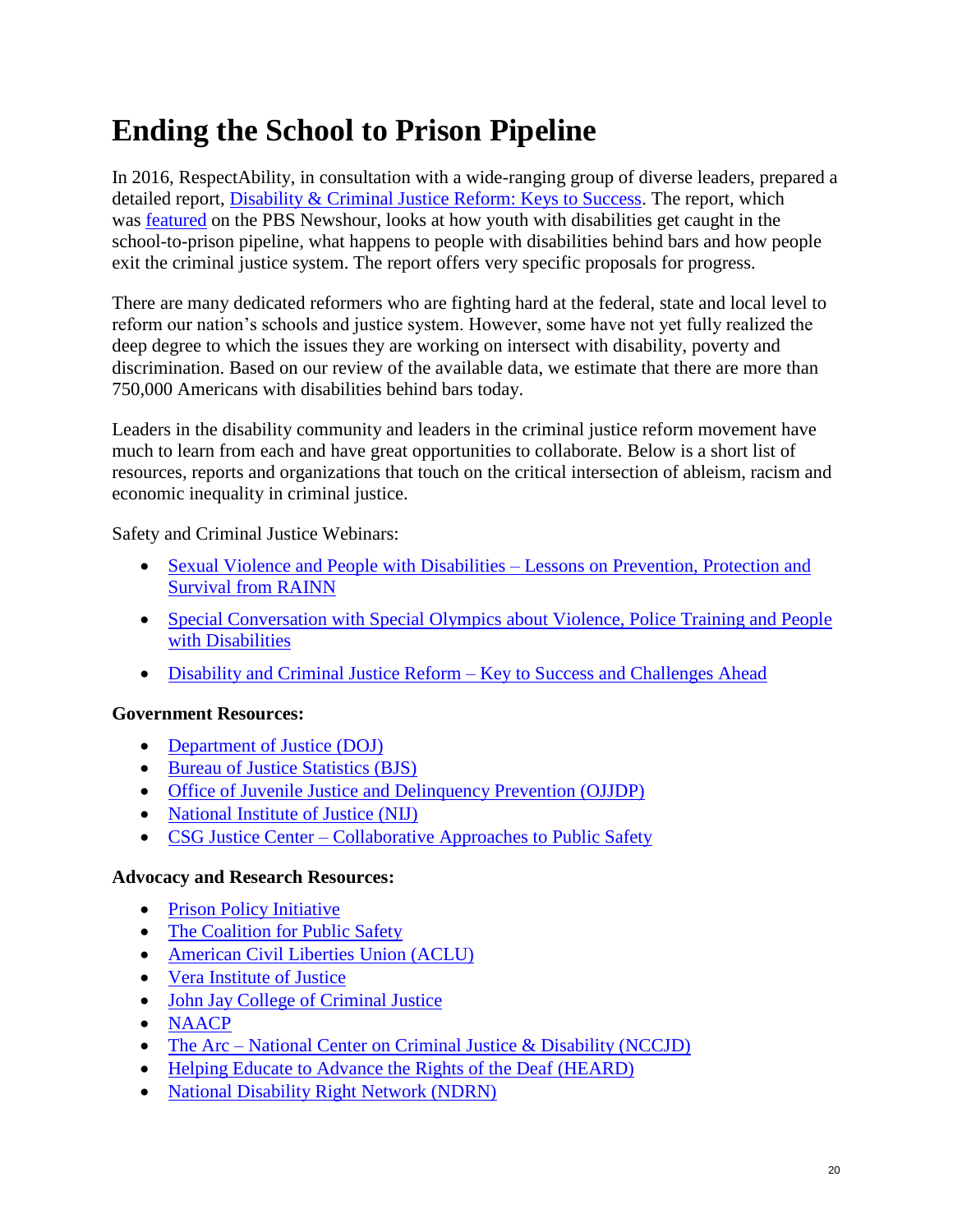- [Pew Research Center](http://www.pewresearch.org/topics/criminal-justice/)
- [Center for American Progress \(CAP\)](https://www.americanprogress.org/issues/criminal-justice/reports/2016/07/18/141447/disabled-behind-bars/)
- [American Enterprise Institute \(AEI\)](http://www.aei.org/tag/criminal-justice-reform/)
- [Charles Koch Institute](https://www.charleskochinstitute.org/issues/criminal-justice-policing-reform/)
- [Disability Rights Education and Defense Fund \(DREDF\)](https://dredf.org/legal-advocacy/school-to-prison-pipeline/)
- [Rooted in Rights](http://www.rootedinrights.org/videos/criminal-justice/)
- [Equal Justice Initiative](http://eji.org/)

#### **Philanthropic Organizations:**

- [Anne E. Casey Foundation](http://www.aecf.org/work/juvenile-justice/)
- [Laura and John Arnold Foundation](http://www.arnoldfoundation.org/initiative/criminal-justice/)
- [The Pew Charitable Trusts](http://www.pewtrusts.org/en/projects/public-safety-performance-project)
- [Open Society Foundations](https://www.opensocietyfoundations.org/topics/criminal-justice)

#### **Model Programs:**

- [Social Impact Bonds](https://csgjusticecenter.org/reentry/posts/social-impact-bonds-gain-momentum-in-the-criminal-justice-field/)
- [Center for Employment Opportunities \(CEO\)](https://ceoworks.org/)
- [Prison Entrepreneurship Program \(PEP\)](http://www.pep.org/)

#### **DC/Maryland Specific Resources:**

 $\bullet$  [One by 1, Inc.](http://www.oneby1inc.org/)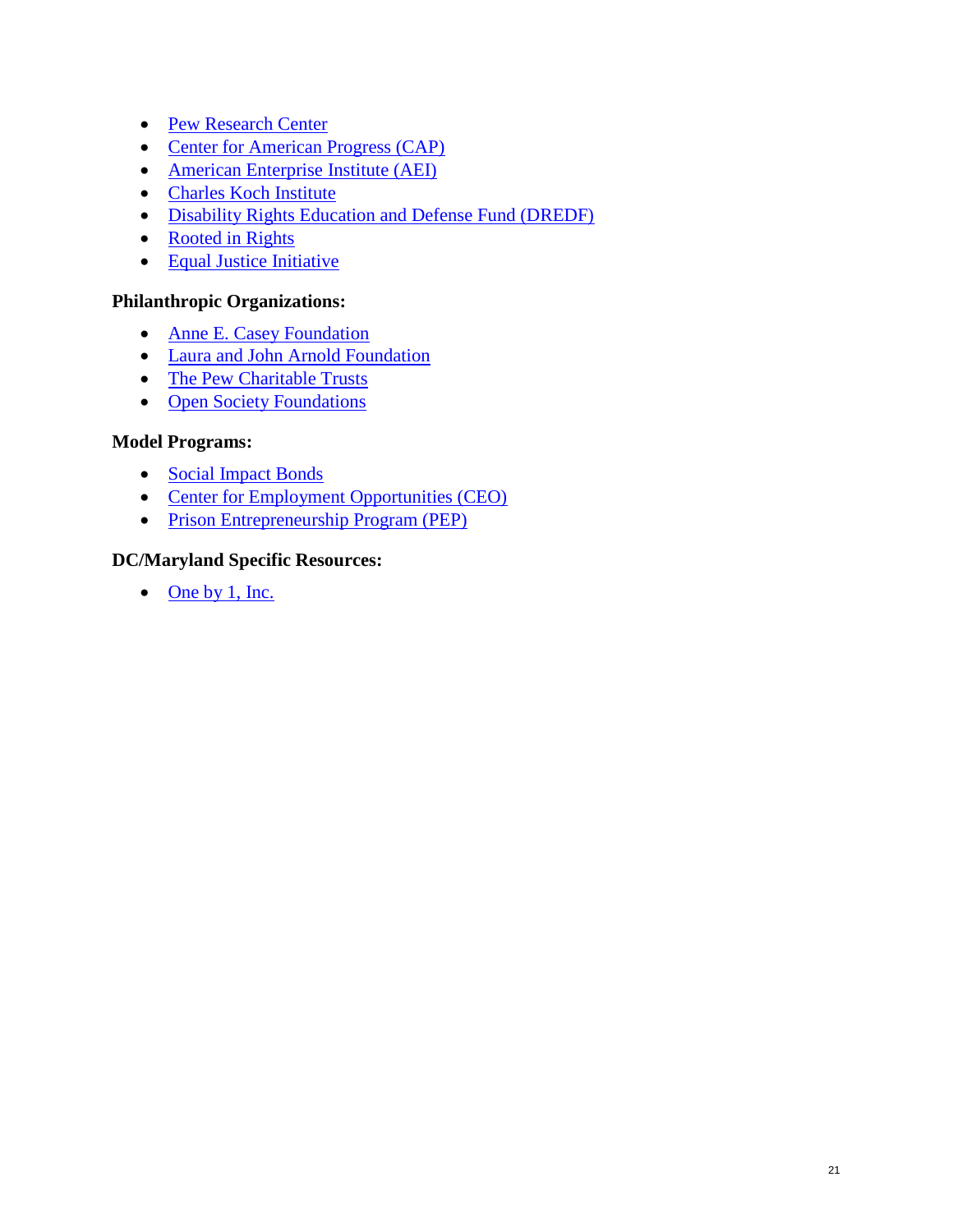# <span id="page-23-0"></span>**Inclusive Philanthropy**

Philanthropy works best when people from all races, genders, sexual orientations and abilities are served, including the one-in-five people who have a disability. Philanthropists can learn how to welcome, include, serve and benefit from the talents of people with physical, learning, sensory, intellectual, mental health and other disabilities who often are left out of the diversity discussion.

By doing so, foundations and philanthropists can have the maximum impact that they desire, whether that is in education, training, employment, criminal justice, health, access or other key issues. We encourage you to learn more by reading the resources below:

Disability Funders and Inclusive Statements:

- [Council on Foundations: Diversity, Equity, & Inclusion](http://www.cof.org/topic/diversity-equity-inclusion)
- [Disabilities Funders Group](http://www.agmconnect.org/grantmakers-philanthropic-advisors/disabilities-funders-network)
- [Change Philanthropy](http://changephilanthropy.org/)

Ensuring Accessibility:

- [Making Documents and Presentations Accessible](https://www.respectability.org/2014/11/07/want-to-make-your-documents-and-presentations-accessible-to-individuals-with-disabilities-free-webinar-to-learn-easy-ways-to-do-it-for-free/)
- [Web Accessibility Tips and Tricks](https://www.respectability.org/2015/05/29/introduction-to-web-accessibility-tips-and-tricks/)

#### **Related Articles:**

- Rethinking Disability [Donors Launch an Experiment That Could Spark Seminal Social](http://www.philanthropyroundtable.org/topic/excellence_in_philanthropy/rethinking_disability)  [Reform](http://www.philanthropyroundtable.org/topic/excellence_in_philanthropy/rethinking_disability) Philanthropy Roundtable – Spring 2017
- [How Foundations Can Ensure Diversity Efforts Include People With Disabilities](https://www.philanthropy.com/article/How-Foundations-Can-Ensure/238720) Chronicle of Philanthropy – December 20, 2016 (Subscription Only)
- [Ignorance is the Enemy Within](http://www.fordfoundation.org/ideas/equals-change-blog/posts/ignorance-is-the-enemy-within-on-the-power-of-our-privilege-and-the-privilege-of-our-power/) Ford Foundation Newsletter – September 12, 2016
- [Ford's Push on Disability Rights Should Be a Model for Philanthropy](https://www.philanthropy.com/article/Opinion-Ford-s-Push-on/237762) Chronicle of Philanthropy – September 12, 2016 (Subscription Only)
- [Inclusive Philanthropy](http://ejewishphilanthropy.com/inclusive-philanthropy/) EJewish Philanthropy – April 17, 2016
- [A funder asks potential grantees: "How Inclusive are you of People with Disabilities?"](http://ejewishphilanthropy.com/a-funder-asks-potential-grantees-how-inclusive-are-you-of-people-with-disabilities/) EJewish Philanthropy – April 6, 2016
- [Respect is Key to Inclusive Funding](https://www.ncrp.org/2015/07/respect-is-key-to-inclusive-funding.html) National Committee for Responsive Philanthropy – July 7, 2015
- [Celebrating ADA: It's Time to Add a Disability Lens to Our Philanthropy](http://www.d5coalition.org/2015/06/celebrating-ada-its-time-to-add-a-disability-lens-to-our-philanthropy/) D5 Blog – June 18, 2015
- [Making Jewish E-Learning Accessible to AllE](http://ejewishphilanthropy.com/making-jewish-e-learning-accessible-to-all/)Jewish Philanthropy April 30, 2015